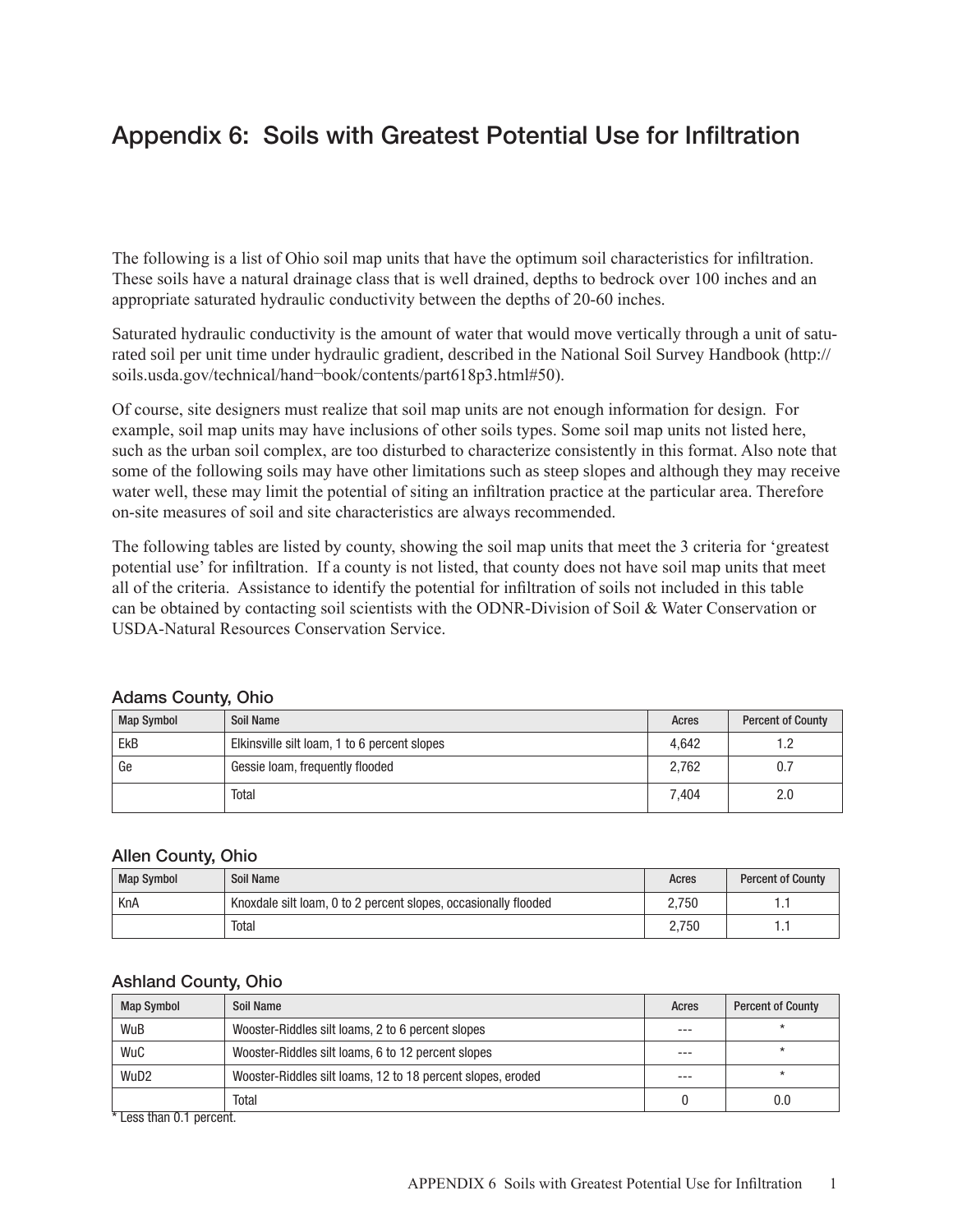# Ashtabula County, Ohio

| <b>Map Symbol</b> | Soil Name         | Acres | <b>Percent of County</b> |
|-------------------|-------------------|-------|--------------------------|
| Ch                | Chagrin silt loam | 2,319 | 0.5                      |
| Sm                | Steep land, loamy | 6.428 | 4.،                      |
|                   | Total             | 8.747 | 9. ا                     |

#### Athens County, Ohio

| <b>Map Symbol</b> | Soil Name                                | Acres  | <b>Percent of County</b> |
|-------------------|------------------------------------------|--------|--------------------------|
| Cd                | Chagrin Ioam, rarely flooded             | 2,090  | 0.6                      |
| Сg                | Chagrin silt loam, frequently flooded    | 14,250 | 4.4                      |
| CmC               | Clymer Ioam, 8 to 15 percent slopes      | 1,000  | 0.3                      |
| HcA               | Hackers silt loam, 0 to 3 percent slopes | 820    | 0.3                      |
| Mp                | Moshannon silt loam, frequently flooded  | 470    | 0.1                      |
| PaB               | Parke silt loam, 2 to 6 percent slopes   | 450    | 0.1                      |
| <b>RcC</b>        | Richland Ioam, 8 to 15 percent slopes    | 310    | $\star$                  |
| <b>RcD</b>        | Richland Ioam, 15 to 25 percent slopes   | 3.640  | 1.1                      |
|                   | Total                                    | 23,030 | 7.1                      |

\* Less than 0.1 percent.

# Auglaize County, Ohio

| <b>Map Symbol</b> | Soil Name                               | Acres | <b>Percent of County</b> |
|-------------------|-----------------------------------------|-------|--------------------------|
| Gn                | Genesee silt loam, occasionally flooded | 2,890 | .                        |
|                   | Total                                   | 2,890 | .                        |

# Belmont County, Ohio

| <b>Map Symbol</b> | <b>Soil Name</b>                                        | Acres | <b>Percent of County</b> |
|-------------------|---------------------------------------------------------|-------|--------------------------|
| As                | Ashton silt loam, occasionally flooded                  | 319   | $\star$                  |
| Cf                | Chagrin Ioam, occasionally flooded                      | 2     | $\star$                  |
| Cg                | Chagrin silt loam, occasionally flooded                 | 2,240 | 0.6                      |
| DuB               | Duncannon-Urban land complex, 0 to 15 percent slopes    | 514   | 0.1                      |
| No                | Nolin variant silt loam, occasionally flooded           | 1.813 | 0.5                      |
| Nu                | Nolin variant-Urban land complex                        | 291   | $\star$                  |
| <b>RcC</b>        | Richland Ioam, 8 to 15 percent slopes                   | 684   | 0.2                      |
| RcD               | Richland Ioam, 15 to 25 percent slopes                  | 2,658 | 0.8                      |
| <b>RcE</b>        | Richland moderately stony loam, 25 to 40 percent slopes | 788   | 0.2                      |
| <b>RkC</b>        | Richland channery loam, 8 to 15 percent slopes          | 39    | $\star$                  |
| <b>RkD</b>        | Richland channery loam, 15 to 25 percent slopes         | 292   | $\star$                  |
|                   | Total                                                   | 9,640 | 2.8                      |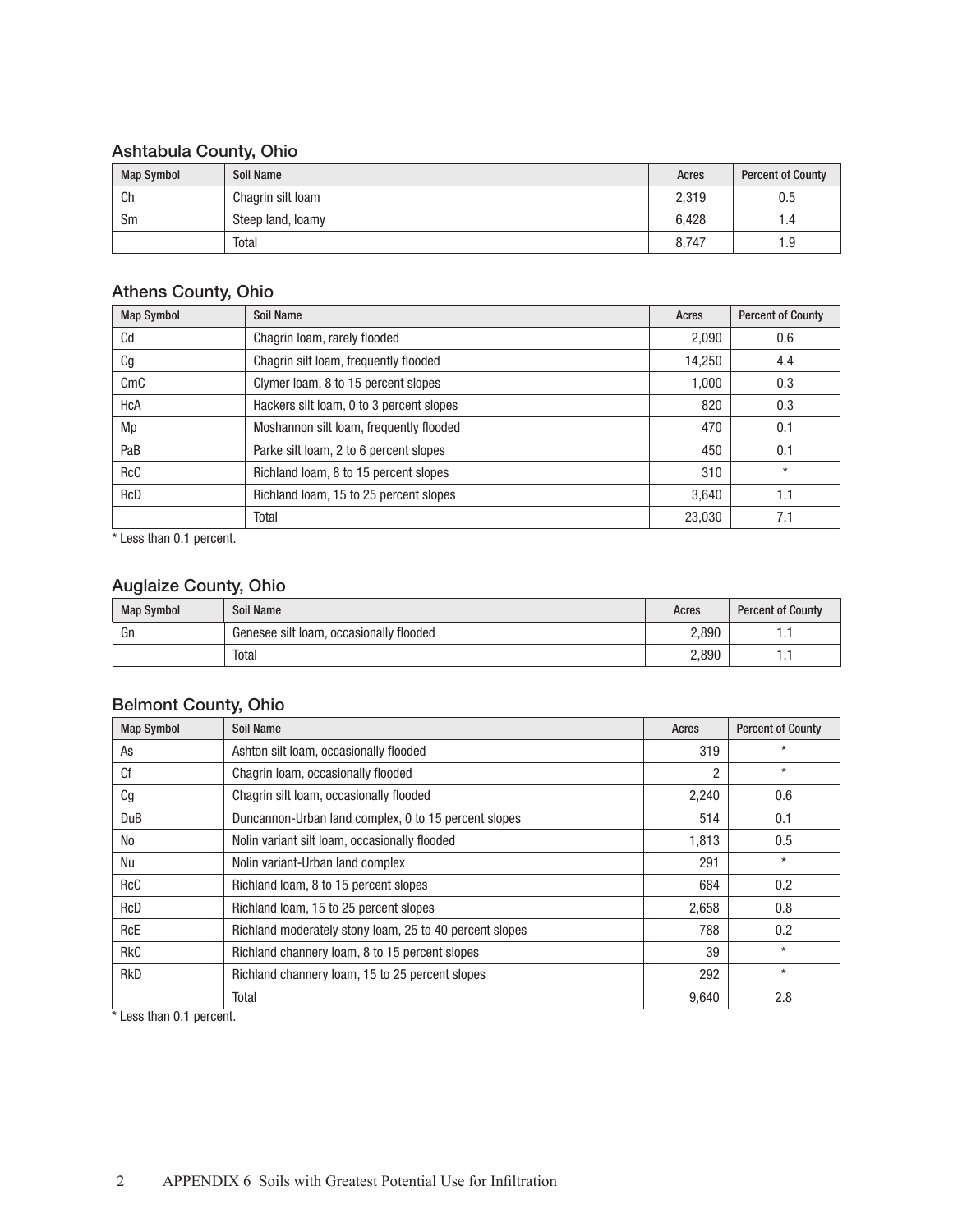# Brown County, Ohio

| <b>Map Symbol</b> | Soil Name                                                  | Acres | <b>Percent of County</b> |
|-------------------|------------------------------------------------------------|-------|--------------------------|
| <b>EkB</b>        | Elkinsville silt loam, 2 to 6 percent slopes               | 1.802 | 0.6                      |
| EkC <sub>2</sub>  | Elkinsville silt loam, 6 to 12 percent slopes, eroded      | 433   | 0.1                      |
| Ge                | Genesee silt loam, occasionally flooded                    | 5,982 | .9                       |
| Gn                | Gessie Ioam, frequently flooded                            | 10    | $\star$                  |
| HyC <sub>3</sub>  | Hickory clay loam, 6 to 12 percent slopes, severely eroded | 6     | $\star$                  |
| Ju                | Jules silt loam, frequently flooded                        | 755   | 0.2                      |
|                   | Total                                                      | 8,988 | 2.8                      |

\* Less than 0.1 percent.

# Butler County, Ohio

| <b>Map Symbol</b> | Soil Name                                  | Acres  | <b>Percent of County</b> |
|-------------------|--------------------------------------------|--------|--------------------------|
| Gn                | Genesee loam                               | 9.161  | 3.0                      |
| Go                | Genesee-Urban land complex                 | 1.727  | 0.6                      |
| UnA               | Uniontown silt loam, 0 to 2 percent slopes | 278    | $\star$                  |
| UnB               | Uniontown silt loam, 2 to 6 percent slopes | 612    | 0.2                      |
|                   | Total                                      | 11.778 | 3.9                      |

\* Less than 0.1 percent.

# Carroll County, Ohio

| <b>Map Symbol</b> | Soil Name                                      | Acres | <b>Percent of County</b> |
|-------------------|------------------------------------------------|-------|--------------------------|
| Ek                | Elkinsville silt loam, rarely flooded          | 419   |                          |
| WrC               | Westmoreland silt loam, 6 to 15 percent slopes | 33    |                          |
|                   | Total                                          | 452   | ◡.८                      |

\* Less than 0.1 percent.

### Champaign County, Ohio

| <b>Map Symbol</b> | Soil Name                                                | Acres | <b>Percent of County</b> |
|-------------------|----------------------------------------------------------|-------|--------------------------|
| Go                | Genesee silt loam, till substratum, occasionally flooded | 84    |                          |
| RuA               | Rush silt loam, 0 to 2 percent slopes                    | 97    |                          |
| WsA               | Wea silt loam, 0 to 3 percent slopes                     | 838   | 0.3                      |
|                   | Total                                                    | 1.019 | 0.4                      |

\* Less than 0.1 percent.

#### Clark County, Ohio

| <b>Map Symbol</b>                     | Soil Name                                                | Acres | <b>Percent of County</b> |
|---------------------------------------|----------------------------------------------------------|-------|--------------------------|
| Ge                                    | Genesee silt loam, till substratum, rarely flooded       | 246   |                          |
| Gn                                    | Genesee silt loam, till substratum, occasionally flooded | 1.637 | 0.6                      |
| Rn                                    | Ross silt loam, occasionally flooded                     | 2,385 | 0.9                      |
| RuA                                   | Rush silt loam, 0 to 2 percent slope                     | 1,756 |                          |
| $*1$ and there $\bigcap$ is a second. | Total                                                    | 6,024 | 2.3                      |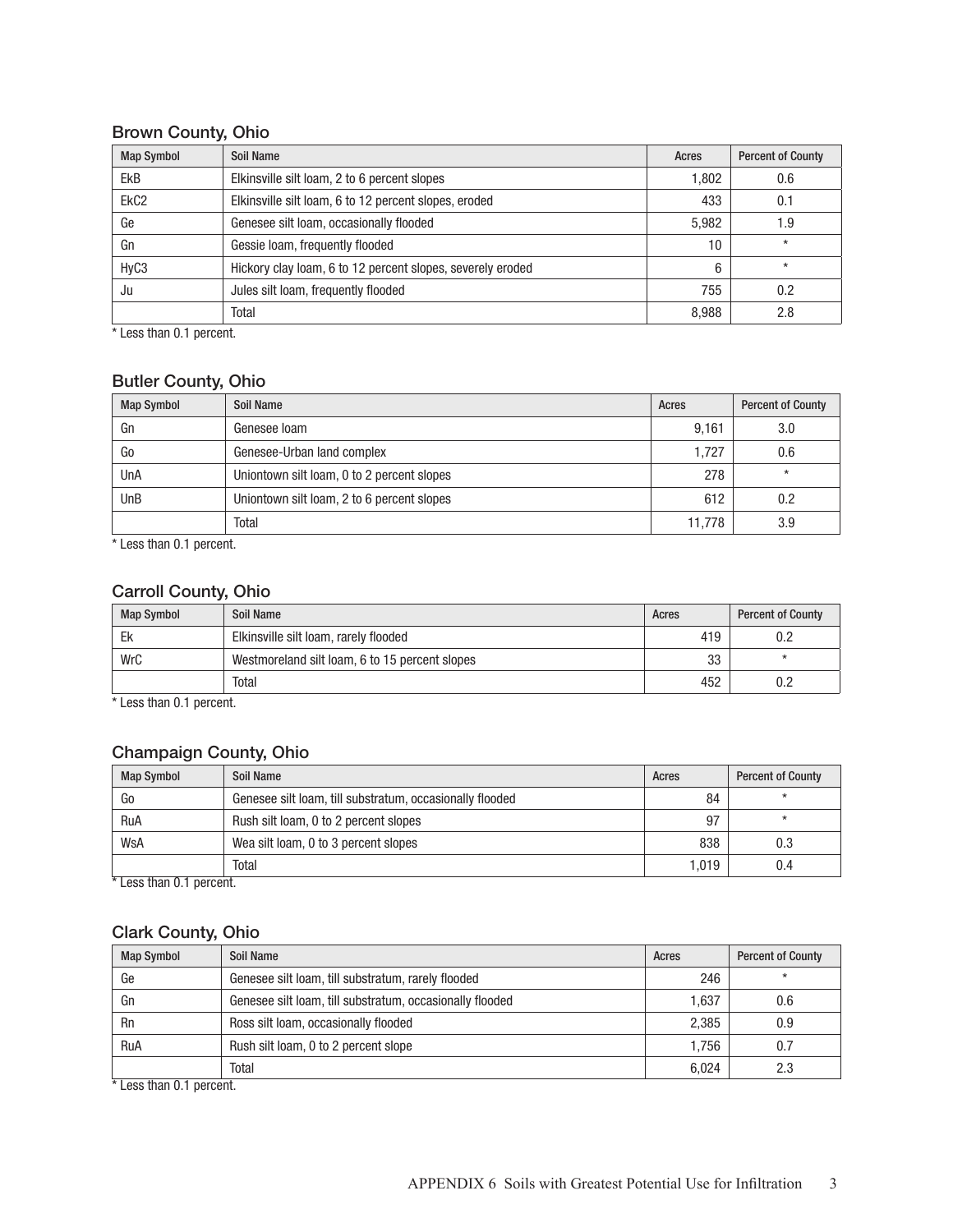### Clermont County, Ohio

| <b>Map Symbol</b> | Soil Name                                                   | Acres  | <b>Percent of County</b> |
|-------------------|-------------------------------------------------------------|--------|--------------------------|
| Gn                | Genesee silt loam                                           | 8.144  | 2.8                      |
| HkD <sub>2</sub>  | Hickory Ioam, 12 to 18 percent slopes, moderately eroded    | 1.442  | 0.5                      |
| HkF <sub>2</sub>  | Hickory Ioam, 18 to 35 percent slopes, moderately eroded    | 7.602  | 2.6                      |
| HIG <sub>3</sub>  | Hickory clay loam, 25 to 50 percent slopes, severely eroded | 1.423  | 0.5                      |
| Hu                | Huntington silt loam                                        | 1.777  | 0.6                      |
|                   | Total                                                       | 20,388 | 6.9                      |

# Clinton County, Ohio

| <b>Map Symbol</b> | Soil Name                                                       | Acres  | <b>Percent of County</b> |
|-------------------|-----------------------------------------------------------------|--------|--------------------------|
| CuC <sub>2</sub>  | Crouse-Miamian silt loams, 6 to 12 percent slopes, eroded       | 5,146  | 2.0                      |
| Cu <sub>D2</sub>  | Crouse-Miamian silt loams, 12 to 18 percent slopes, eroded      | 1,044  | 0.4                      |
| HkD <sub>2</sub>  | Hickory silt loam, 12 to 18 percent slopes, eroded              | 1.704  | 0.6                      |
| HkE <sub>2</sub>  | Hickory silt loam, 18 to 25 percent slopes, eroded              | 523    | 0.2                      |
| HkF <sub>2</sub>  | Hickory silt loam, 25 to 35 percent slopes, eroded              | 641    | 0.2                      |
| HnE <sub>2</sub>  | Hickory-Morrisville silt loams, 18 to 25 percent slopes, eroded | 119    | $\star$                  |
| MoE2              | Miamian-Crouse silt loams, 18 to 25 percent slopes, eroded      | 770    | 0.3                      |
| MoF <sub>2</sub>  | Miamian-Crouse silt loams, 25 to 50 percent slopes, eroded      | 1,363  | 0.5                      |
| WmA               | Williamsburg silt loam, 0 to 2 percent slopes                   | 171    | $\star$                  |
| WmB               | Williamsburg silt loam, 2 to 6 percent slopes                   | 95     | $\star$                  |
|                   | Total                                                           | 11,576 | 4.4                      |

\*Less than 0.1 percent.

# Columbiana County, Ohio

| Map Symbol                     | Soil Name                                          | Acres | <b>Percent of County</b> |
|--------------------------------|----------------------------------------------------|-------|--------------------------|
| RhD                            | Richland silt loam, 15 to 25 percent slopes, stony | 272   |                          |
| RhE                            | Richland silt loam, 25 to 40 percent slopes, stony | 204   |                          |
| $-\cdot$<br>$\cdots$<br>$\sim$ | Total                                              | 476   |                          |

\* Less than 0.1 percent.

# Coshocton County, Ohio

| <b>Map Symbol</b> | Soil Name                                        | Acres | <b>Percent of County</b> |
|-------------------|--------------------------------------------------|-------|--------------------------|
| AfB               | Alford silt loam 2 to 6 percent slopes           | 198   | $\star$                  |
| AfC <sub>2</sub>  | Alford silt loam, 6 to 15 percent slopes, eroded | 616   | 0.2                      |
| Ht                | Huntington silt loam, rarely flooded             | 344   | $\star$                  |
| <b>MnA</b>        | Mentor silt loam, 0 to 2 percent slopes          | 787   | 0.2                      |
| <b>MnB</b>        | Mentor silt loam, 2 to 6 percent slopes          | 829   | 0.2                      |
| MnC               | Mentor silt loam, 6 to 15 percent slopes         | 1.675 | 0.5                      |
| MnD               | Mentor silt loam, 15 to 25 percent slopes        | 783   | 0.2                      |
| <b>RcC</b>        | Richland silt loam, 6 to 15 percent slopes       | 229   | $\star$                  |
| <b>RcD</b>        | Richland silt loam, 15 to 25 percent slopes      | 947   | 0.3                      |
| WeC               | Wellston silt loam, 6 to 15 percent slopes       | 557   | 0.2                      |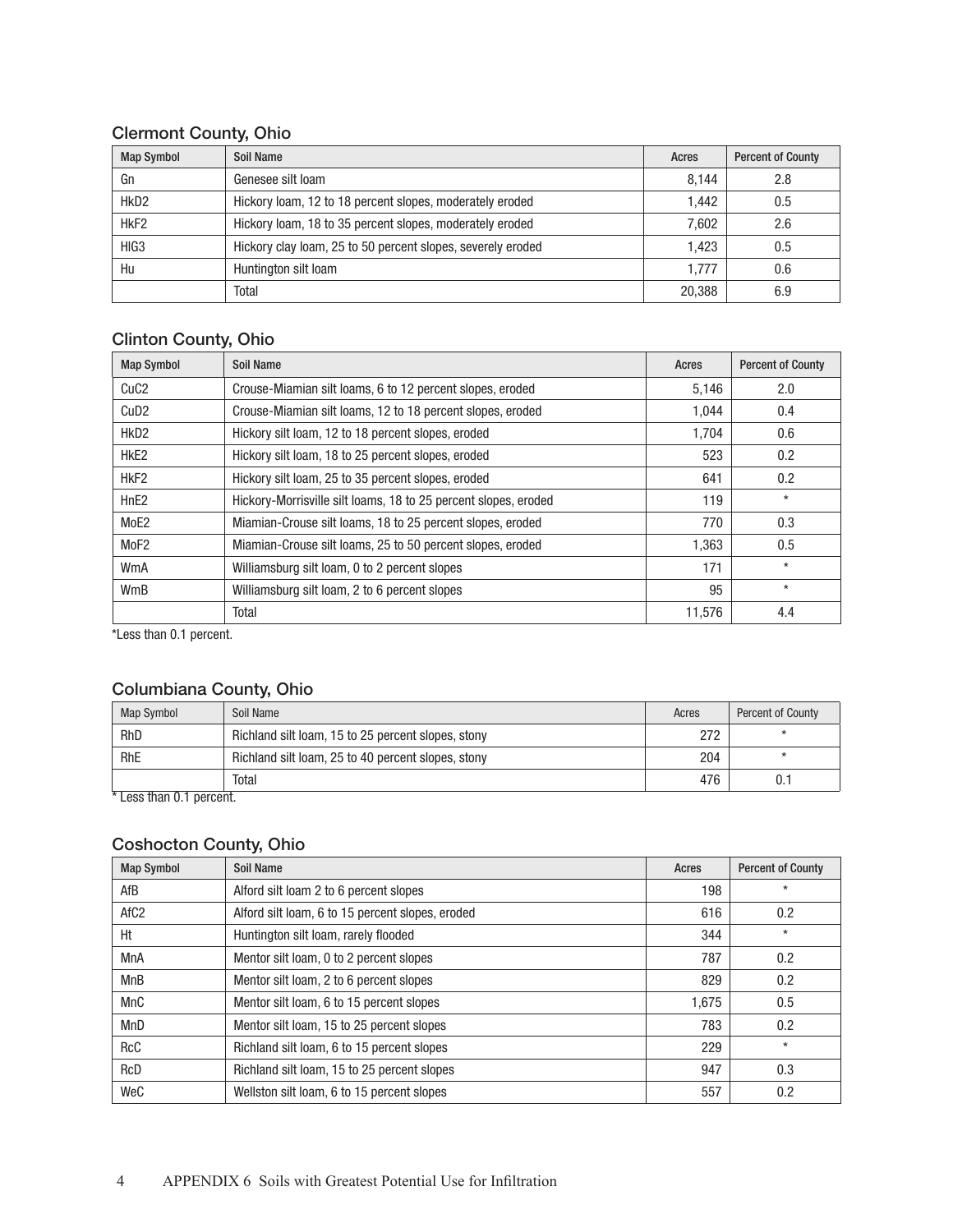| WhC | Westmoreland silt loam, 6 to 15 percent slopes  | 3.142  | 0.9  |
|-----|-------------------------------------------------|--------|------|
| WhD | Westmoreland silt loam, 15 to 25 percent slopes | 13.234 | 3.6  |
| WhE | Westmoreland silt loam, 25 to 35 percent slopes | 13.957 | 3.8  |
|     | Total                                           | 37.298 | 10.3 |

\* Less than 0.1 percent.

# Crawford County, Ohio

| <b>Map Symbol</b> | Soil Name                                                        | Acres | <b>Percent of County</b> |
|-------------------|------------------------------------------------------------------|-------|--------------------------|
| AdB               | Alexandria silt loam, 2 to 6 percent slopes                      | 1.038 | 0.4                      |
| AdC <sub>2</sub>  | Alexandria silt loam, 6 to 12 percent slopes, moderately eroded  | 2.066 | 0.8                      |
| AdD <sub>2</sub>  | Alexandria silt loam, 12 to 18 percent slopes, moderately eroded | 573   | 0.2                      |
| HpE               | Hennepin-Alexandria silt loams, 18 to 50 percent slopes          | 775   | 0.3                      |
|                   | Total                                                            | 4.452 |                          |

\* Less than 0.1 percent.

# Cuyahoga County, Ohio

| <b>Map Symbol</b> | Soil Name                                          | Acres | <b>Percent of County</b> |
|-------------------|----------------------------------------------------|-------|--------------------------|
| Ch                | Chagrin silt loam, occasionally flooded            | 4.252 |                          |
| GeF               | Geeburg-Mentor silt loams, 25 to 70 percent slopes | 5.194 |                          |
|                   | Total                                              | 9.446 |                          |

### Defiance County, Ohio

| <b>Map Symbol</b> | Soil Name                          | Acres | <b>Percent of County</b> |
|-------------------|------------------------------------|-------|--------------------------|
| Ge                | Genesee Ioam, occasionally flooded | 3.299 | .                        |
|                   | Total                              | 3,299 | .                        |

### Delaware County, Ohio

| <b>Map Symbol</b> | Soil Name                                                       | Acres | <b>Percent of County</b> |
|-------------------|-----------------------------------------------------------------|-------|--------------------------|
| MaB               | Martinsville Ioam, 2 to 6 percent slopes                        | 24    |                          |
| MbB               | Martinsville Ioam, till substratum, 2 to 6 percent slopes       | 959   | 0.3                      |
| McD2              | Mentor silt loam, 12 to 18 percent slopes, eroded               | 63    | $\star$                  |
| RoA               | Rossburg silt loam, 0 to 2 percent slopes, occasionally flooded | 1.464 | 0.5                      |
|                   | Total                                                           | 2.510 | 0.9                      |

\* Less than 0.1 percent.

### Erie County, Ohio

| <b>Map Symbol</b> | Soil Name                                                    | Acres | <b>Percent of County</b> |
|-------------------|--------------------------------------------------------------|-------|--------------------------|
| NoA               | Nolin silt loam, 0 to 2 percent slopes, occasionally flooded | 576   |                          |
|                   | Total                                                        | 576   | υ.υ                      |

# Fairfield County, Ohio

| <b>Map Symbol</b> | Soil Name                                        | Acres | <b>Percent of County</b> |
|-------------------|--------------------------------------------------|-------|--------------------------|
| AfB               | Alford silt loam, 2 to 6 percent slopes          | 2.163 | υ.                       |
| AfC <sub>2</sub>  | Alford silt loam, 6 to 12 percent slopes, eroded | .860  | 0.6                      |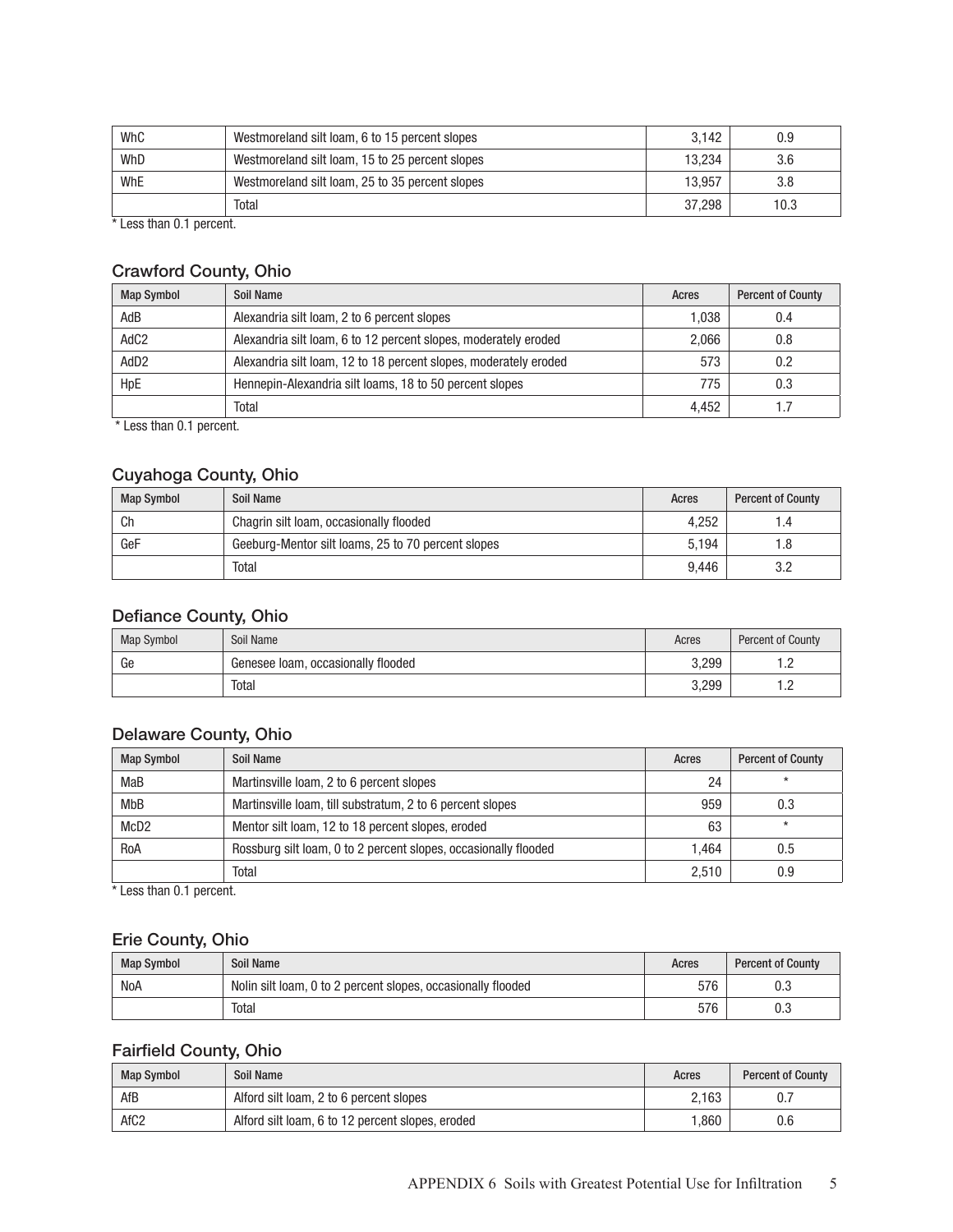| Cg               | Chagrin silt loam, frequently flooded                   | 625    | 0.2 |
|------------------|---------------------------------------------------------|--------|-----|
| Gf               | Gessie silt loam, occasionally flooded                  | 1,748  | 0.5 |
| Gg               | Gessie silt loam, frequently flooded                    | 1.841  | 0.6 |
| Hh <sub>C2</sub> | Hickory silt loam, 6 to 12 percent slopes, eroded       | 810    | 0.2 |
| <b>HkE</b>       | Hickory-Germano complex, 20 to 35 percent slopes        | 583    | 0.2 |
| HmD <sub>2</sub> | Hickory-Gilpin complex, 12 to 20 percent slopes, eroded | 2,889  | 0.9 |
| <b>PkB</b>       | Pike silt loam, 2 to 6 percent slopes                   | 432    | 0.1 |
| PkC <sub>2</sub> | Pike silt loam, 6 to 12 percent slopes, eroded          | 559    | 0.2 |
|                  | Total                                                   | 13,510 | 4.2 |

# Fayette County, Ohio

| <b>Map Symbol</b> | Soil Name         | Acres | <b>Percent of County</b> |
|-------------------|-------------------|-------|--------------------------|
| Gn                | Genesee silt loam | 826   | 0.3                      |
| Rs                | Ross silt loam    | 1,393 | $0.5\,$                  |
|                   | <b>Total</b>      | 2,219 | 0.9                      |

#### Franklin County, Ohio

| <b>Map Symbol</b> | Soil Name                                        | Acres | <b>Percent of County</b> |
|-------------------|--------------------------------------------------|-------|--------------------------|
| Gn                | Genesee silt loam, occasionally flooded          | 2.424 |                          |
| Uw                | Urban land-Genesee complex, occasionally flooded | 1.370 | 0.4                      |
|                   | Total                                            | 3.794 |                          |

# Gallia County, Ohio

| <b>Map Symbol</b> | Soil Name                                    | Acres  | <b>Percent of County</b> |
|-------------------|----------------------------------------------|--------|--------------------------|
| AkB               | Allegheny loam, 3 to 8 percent slopes        | 550    | 0.2                      |
| AkC               | Allegheny loam, 8 to 15 percent slopes       | 652    | 0.2                      |
| AkD               | Allegheny Ioam, 15 to 25 percent slopes      | 587    | 0.2                      |
| Cg                | Chagrin silt loam, frequently flooded        | 6,780  | 2.2                      |
| Cu                | Cuba silt loam, occasionally flooded         | 1,226  | 0.4                      |
| <b>EkB</b>        | Elkinsville silt loam, 1 to 6 percent slopes | 2.129  | 0.7                      |
|                   | Total                                        | 11.924 | 4.0                      |

# Greene County, Ohio

| <b>Map Symbol</b> | Soil Name                             | Acres | <b>Percent of County</b> |
|-------------------|---------------------------------------|-------|--------------------------|
| Gn                | Genesee loam                          | 1.831 | 0.7                      |
| <b>Rs</b>         | Ross Ioam                             | 3,601 | 1.4                      |
| <b>RtA</b>        | Rush silt loam, 0 to 2 percent slopes | 2,036 | 0.8                      |
| <b>RtB</b>        | Rush silt loam, 2 to 6 percent slopes | 1.932 | 0.7                      |
|                   | Total                                 | 9,400 | 3.5                      |

# Guernsey County, Ohio

| <b>Map Symbol</b> | Soil Name                               | Acres | <b>Percent of County</b> |
|-------------------|-----------------------------------------|-------|--------------------------|
| AgC               | Allegheny loam, 8 to 15 percent slopes  | 407   | ◡.                       |
| MeB               | Mentor silt loam, 2 to 8 percent slopes | 2.595 | 0.8                      |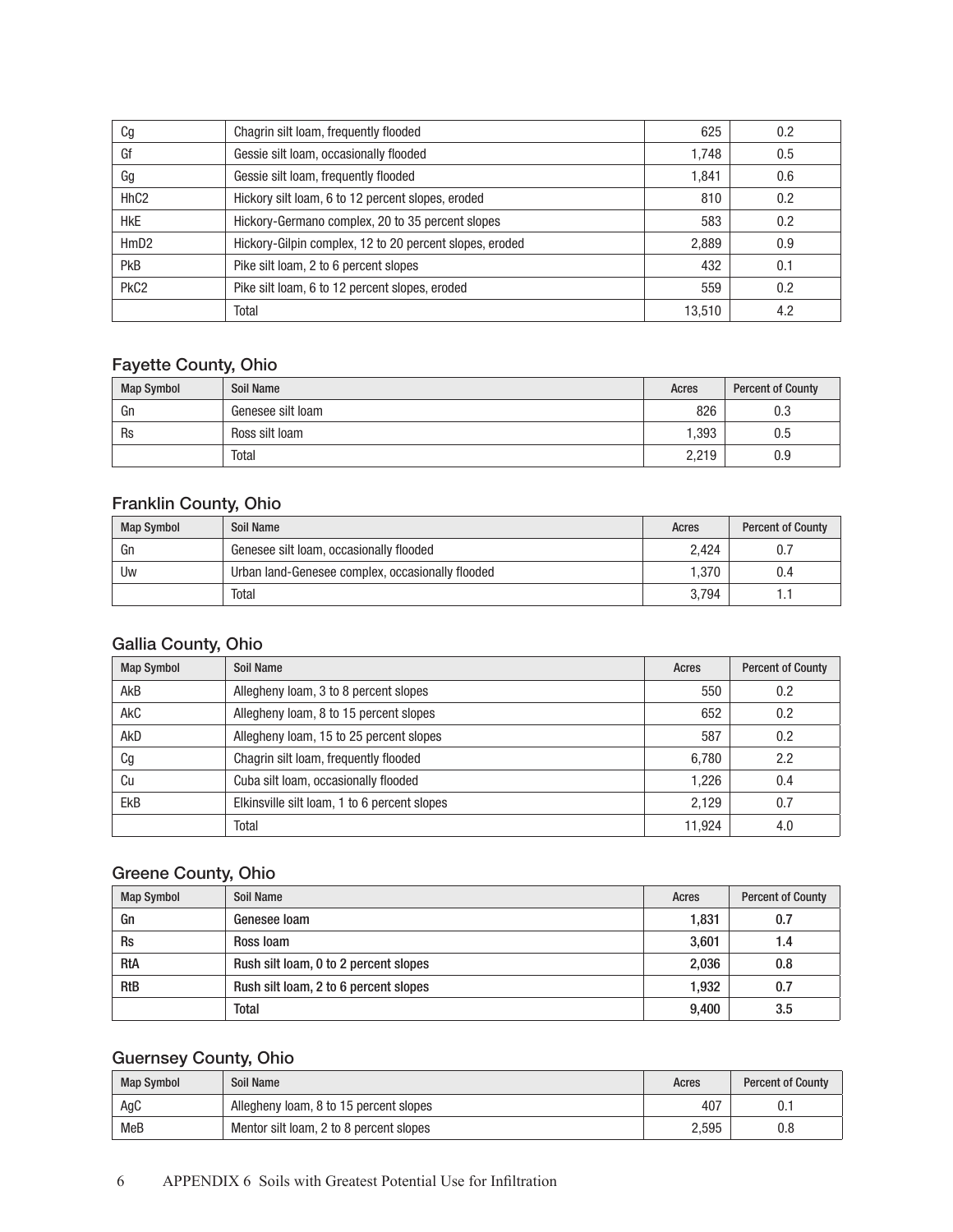| MeC        | Mentor silt loam, 8 to 15 percent slopes         | 1.863 | 0.6     |
|------------|--------------------------------------------------|-------|---------|
| MeD        | Mentor silt loam, 15 to 25 percent slopes        | 1.567 | 0.5     |
| <b>MfB</b> | Mentor-Urban land complex, 2 to 8 percent slopes | 152   | $\star$ |
| MgB        | Mentor silt loam, 2 to 6 percent slopes          | 8     | $\star$ |
| <b>RcC</b> | Richland channery loam, 8 to 15 percent slopes   | 19    | $\star$ |
| <b>RcD</b> | Richland channery loam, 15 to 25 percent slopes  | 471   | 0.1     |
|            | Total                                            | 7,082 |         |

\* Less than 0.1 percent.

# Hamilton County, Ohio

| <b>Map Symbol</b> | <b>Soil Name</b>                                        | Acres  | <b>Percent of County</b> |
|-------------------|---------------------------------------------------------|--------|--------------------------|
| Gn                | Genesee Ioam, occasionally flooded                      | 3,912  | 1.5                      |
| Go                | Genesee-Urban land complex, occasionally flooded        | 1,888  | 0.7                      |
| Hu                | Huntington silt loam, occasionally flooded              | 875    | 0.3                      |
| Ju                | Jules silt loam, occasionally flooded                   | 5,635  | 2.1                      |
| <b>McA</b>        | Martinsville silt loam, 0 to 2 percent slopes           | 2,073  | 0.8                      |
| McB               | Martinsville silt loam, 2 to 6 percent slopes           | 616    | 0.2                      |
| PbB <sub>2</sub>  | Parke silt loam, 3 to 8 percent slopes, eroded          | 575    | 0.2                      |
| PbC <sub>2</sub>  | Parke silt loam, 8 to 15 percent slopes, eroded         | 914    | 0.3                      |
| PbD               | Parke silt loam, 15 to 25 percent slopes                | 381    | 0.1                      |
| <b>PbE</b>        | Parke silt loam, 25 to 35 percent slopes                | 381    | 0.1                      |
| PcB               | Parke-Urban land complex, 3 to 8 percent slopes         | 519    | 0.2                      |
| PcC               | Parke-Urban land complex, 8 to 15 percent slopes        | 320    | 0.1                      |
| Rw <sub>B2</sub>  | Russell silt loam, 3 to 8 percent slopes, eroded        | 1,621  | 0.6                      |
| <b>RxB</b>        | Russell-Urban land complex, 3 to 8 percent slopes       | 8,304  | 3.1                      |
| UgB               | Urban land-Elkinsville complex, 3 to 8 percent slopes   | 1,117  | 0.4                      |
| UgC               | Urban land-Elkinsville complex, 8 to 15 percent slopes  | 722    | 0.3                      |
| Uh                | Urban land-Huntington complex, frequently flooded       | 4,627  | 1.8                      |
| UmB               | Urban land-Martinsville complex, 3 to 8 percent slopes  | 5,253  | 2.0                      |
| UmC               | Urban land-Martinsville complex, 8 to 15 percent slopes | 431    | 0.2                      |
|                   | Total                                                   | 40,164 | 15.2                     |

# Hardin County, Ohio

| <b>Map Symbol</b>         | Soil Name                                | Acres | <b>Percent of County</b> |
|---------------------------|------------------------------------------|-------|--------------------------|
| Gn                        | Genesee silt loam                        | 14    |                          |
| MaB                       | Martinsville Ioam, 1 to 4 percent slopes | 397   |                          |
| No                        | Nolin silt loam, occasionally flooded    | 810   | 0.3                      |
|                           | Total                                    | 1.221 | 0.4                      |
| $*$ Less than 0.1 nerrent |                                          |       |                          |

Less than 0.1 percent.

# Henry County, Ohio

| <b>Map Symbol</b> | Soil Name    | Acres | <b>Percent of County</b> |
|-------------------|--------------|-------|--------------------------|
| Gm                | Genesee loam | 372   | U.I                      |
| Rs                | Ross Ioam    | 547   | በ ጋ<br>v.z               |
|                   | Total        | 919   | 0.3                      |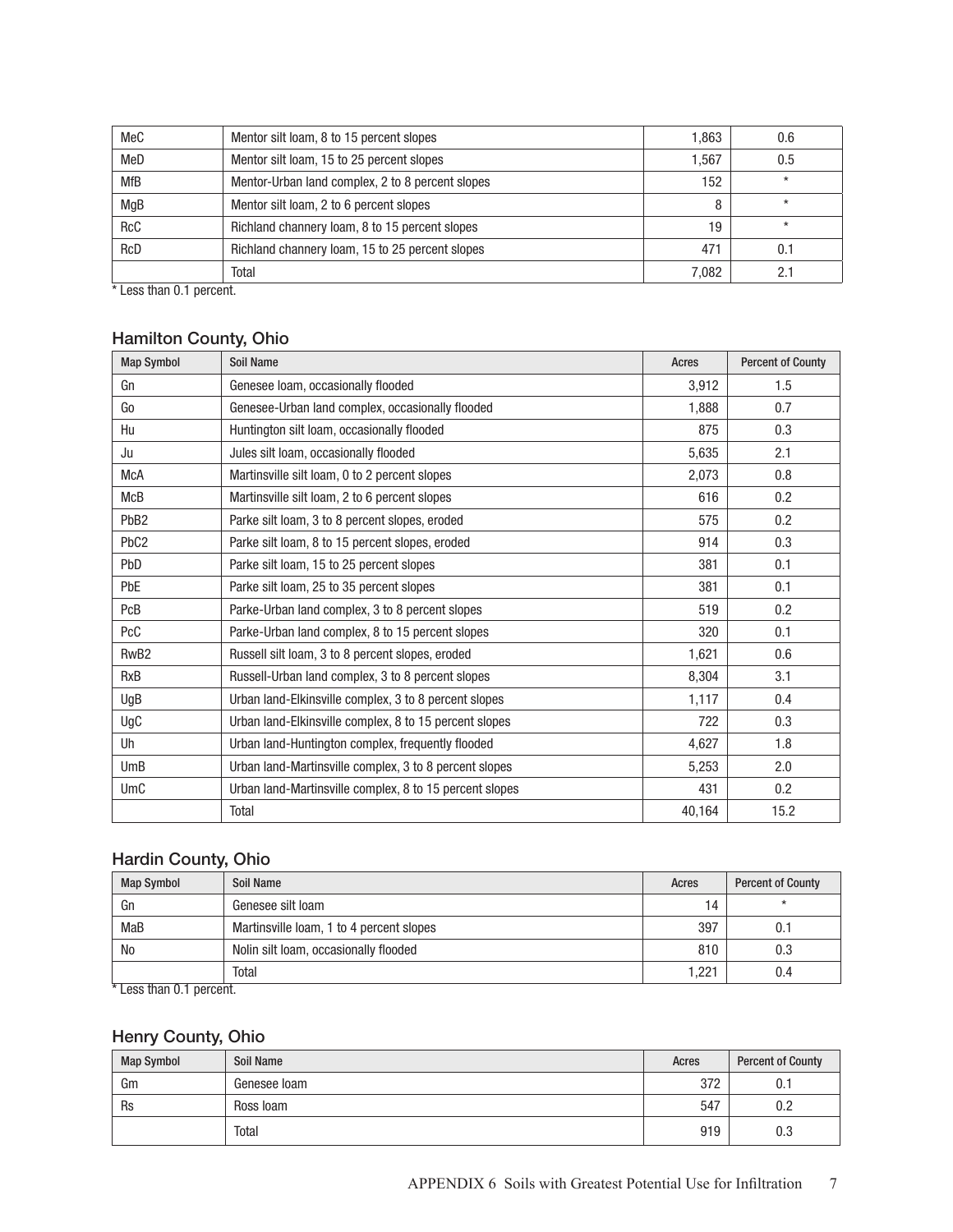| <b>Map Symbol</b> | <b>Soil Name</b>                                              | Acres  | Percent of<br>County |
|-------------------|---------------------------------------------------------------|--------|----------------------|
| <b>EkB</b>        | Elkinsville silt loam, 1 to 6 percent slopes                  | 14     | $\star$              |
| Gd                | Gessie loam, frequently flooded                               | 77     | $\star$              |
| Ge                | Gessie silt loam, occasionally flooded                        | 8      | $\star$              |
| Gn                | Genesee silt loam                                             | 5,829  | 1.6                  |
| HkC <sub>2</sub>  | Hickory silt loam, 6 to 12 percent slopes, moderately eroded  | 1,741  | 0.5                  |
| HkD <sub>2</sub>  | Hickory silt loam, 12 to 18 percent slopes, moderately eroded | 4,538  | 1.3                  |
| HkE <sub>2</sub>  | Hickory silt loam, 18 to 25 percent slopes, moderately eroded | 2,235  | 0.6                  |
| HkF <sub>2</sub>  | Hickory silt loam, 25 to 35 percent slopes, moderately eroded | 758    | 0.2                  |
| HyC3              | Hickory clay loam, 6 to 12 percent slopes, severely eroded    | 352    | $\star$              |
| HyD <sub>3</sub>  | Hickory clay loam, 12 to 18 percent slopes, severely eroded   | 2,016  | 0.6                  |
| HyE3              | Hickory clay loam, 18 to 25 percent slopes, severely eroded   | 201    | $\star$              |
| 0cA               | Ockley silt loam, 0 to 2 percent slopes                       | 141    | $\star$              |
| OCB               | Ockley silt loam, 2 to 6 percent slopes                       | 566    | 0.2                  |
| OcC <sub>2</sub>  | Ockley silt loam, 6 to 12 percent slopes, moderately eroded   | 444    | 0.1                  |
| 0 <sub>dB</sub>   | Ockley-Urban land complex, gently sloping                     | 40     | $\star$              |
| <b>Rn</b>         | Ross silt loam                                                | 2,944  | 0.8                  |
| <b>RuB</b>        | Russell silt loam, 2 to 6 percent slopes                      | 210    | $\star$              |
| WvA               | Williamsburg silt loam, 0 to 2 percent slopes                 | 91     | $\star$              |
| <b>WvB</b>        | Williamsburg silt loam, 2 to 6 percent slopes                 | 350    | $\star$              |
| <b>WvC</b>        | Williamsburg silt loam, 6 to 12 percent slopes                | 256    | $\star$              |
|                   | Total                                                         | 22,811 | 6.4                  |

### Highland County, Ohio

\* Less than 0.1 percent.

# Hocking County, Ohio

| <b>Map Symbol</b> | Soil Name                                               | Acres          | Percent of<br>County |
|-------------------|---------------------------------------------------------|----------------|----------------------|
| AfB               | Alford silt loam, 2 to 6 percent slopes                 | 269            | $\star$              |
| AfC               | Alford silt loam, 6 to 12 percent slopes                | 638            | 0.2                  |
| AgB               | Allegheny loam, 2 to 6 percent slopes                   | 235            | $\star$              |
| AgC               | Allegheny Ioam, 6 to 12 percent slopes                  | 242            | $\star$              |
| Cg                | Chagrin silt loam, frequently flooded                   | 13,498         | 5.0                  |
| HcD <sub>2</sub>  | Hickory-Gilpin complex, 12 to 20 percent slopes, eroded | 62             | $^\star$             |
| HkD <sub>2</sub>  | Hickory silt loam, 12 to 20 percent slopes, eroded      | $\overline{2}$ | $^\star$             |
| HkE <sub>2</sub>  | Hickory silt loam, 20 to 35 percent slopes, eroded      | 46             | $^\star$             |
| HmC <sub>2</sub>  | Hickory silt loam, 6 to 12 percent slopes, eroded       |                | $^\star$             |
| HmD2              | Hickory silt loam, 12 to 18 percent slopes, eroded      | 1,380          | 0.5                  |
| <b>HmE</b>        | Hickory silt loam, 20 to 35 percent slopes, eroded      | 746            | 0.3                  |
| <b>HmF</b>        | Hickory silt loam, 25 to 40 percent slopes              | 464            | 0.2                  |
| HrE               | Hickory-Germano complex, 20 to 35 percent slopes        | 13             | $^\star$             |
| PkC <sub>2</sub>  | Pike silt loam, 6 to 12 percent slopes, eroded          | $\overline{2}$ | $^\star$             |
| P <sub>0</sub>    | Pope Ioam, occasionally flooded                         | 2,169          | 0.8                  |
| RcD               | Richland Ioam, 15 to 25 percent slopes                  | 5              | $^\star$             |
|                   | Total                                                   | 19,772         | 7.3                  |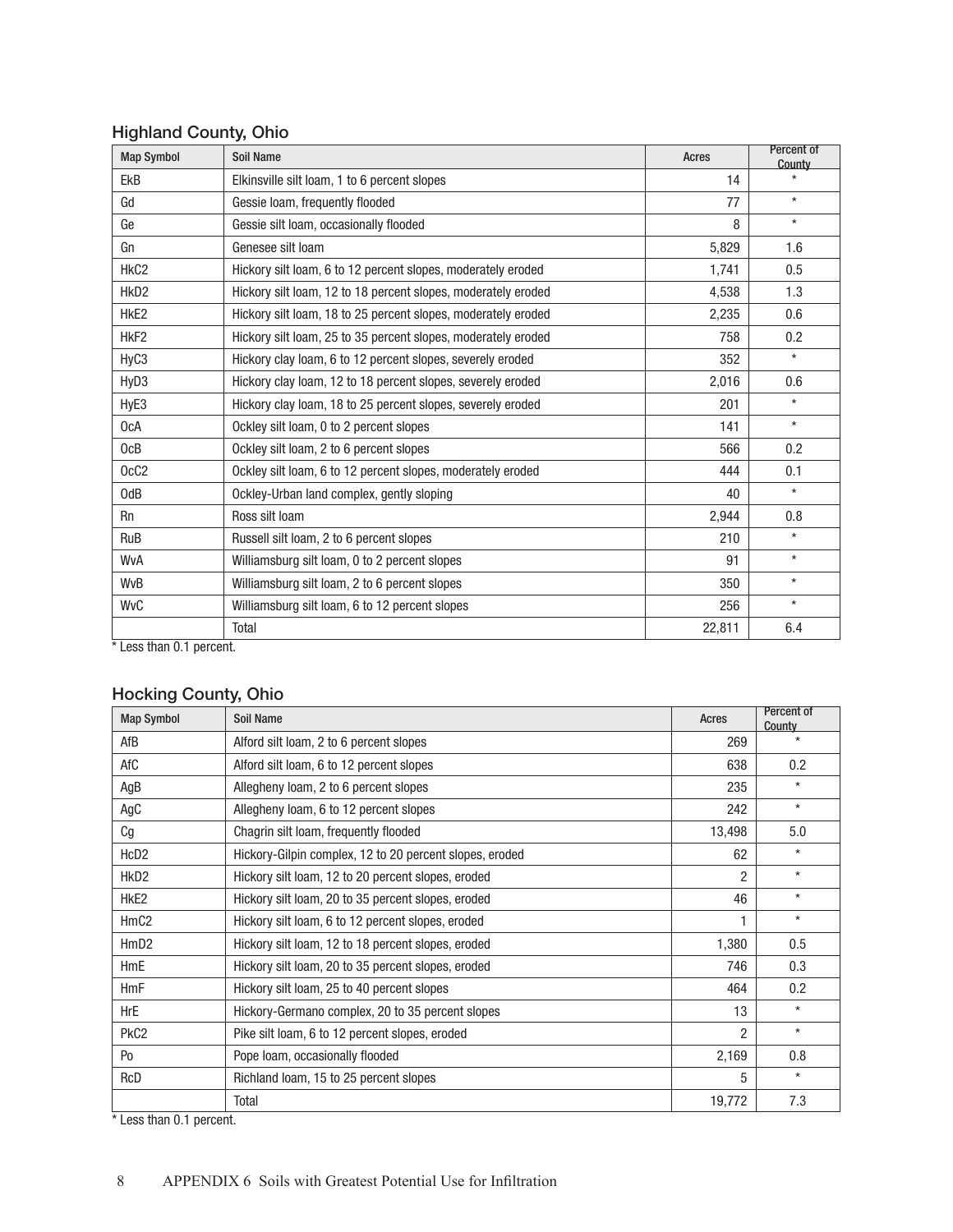# Jackson County, Ohio

| <b>Map Symbol</b> | Soil Name                               | Acres | <b>Percent of County</b> |
|-------------------|-----------------------------------------|-------|--------------------------|
| AkB               | Allegheny Ioam, 3 to 8 percent slopes   | 319   | $0.1\,$                  |
| <b>AkC</b>        | Allegheny loam, 8 to 15 percent slopes  | 766   | 0.3                      |
| AkD               | Allegheny loam, 15 to 25 percent slopes | 2,166 | 0.8                      |
| Cu                | Cuba silt loam, occasionally flooded    | 752   | 0.3                      |
| Ha                | Haymond silt loam, occasionally flooded | 10    | $\star$                  |
|                   | Total                                   | 4.013 | 1.5                      |

\* Less than 0.1 percent.

#### Jefferson County, Ohio

| <b>Map Symbol</b> | Soil Name                                  | Acres | <b>Percent of County</b> |
|-------------------|--------------------------------------------|-------|--------------------------|
| RaB               | Richland silt loam, 2 to 6 percent slopes  | 68    | $\star$                  |
| <b>RcB</b>        | Richland silt loam, 1 to 7 percent slopes  | 3.975 | 1.5                      |
| <b>RcC</b>        | Richland silt loam, 7 to 15 percent slopes | 200   | $\star$                  |
|                   | Total                                      | 4.243 | 1.6                      |

\* Less than 0.1 percent.

#### Lawrence County, Ohio

| <b>Map Symbol</b>      | Soil Name                                             | Acres  | <b>Percent of County</b> |
|------------------------|-------------------------------------------------------|--------|--------------------------|
| Сg                     | Chagrin Ioam, frequently flooded                      | 3,863  | 1.3                      |
| Ch                     | Chagrin silt loam, frequently flooded                 | 63     | $\star$                  |
| Cu                     | Cuba silt loam, occasionally flooded                  | 3,570  | 1.2                      |
| <b>EkB</b>             | Elkinsville silt loam, 1 to 6 percent slopes          | 3,050  | 1.0                      |
| <b>EkE</b>             | Elkinsville silt loam, 15 to 40 percent slopes        | 366    | 0.1                      |
| EmB                    | Elkinsville-Urban land complex, 1 to 8 percent slopes | 3,657  | 1.3                      |
|                        | Total                                                 | 14,569 | 5.0                      |
| Less than 0.1 percent. |                                                       |        |                          |

# Licking County, Ohio

| Map Symbol       | Soil Name                                          | Acres  | <b>Percent of County</b> |
|------------------|----------------------------------------------------|--------|--------------------------|
| AcB              | Alford silt loam, 2 to 8 percent slopes            | 35     | $\star$                  |
| AcC <sub>2</sub> | Alford silt loam, 8 to 15 percent slopes, eroded   | 5      | $\star$                  |
| AfA              | Alford silt loam, 0 to 2 percent slopes            | 610    | 0.1                      |
| AfB              | Alford silt loam, 2 to 6 percent slopes            | 3,105  | 0.7                      |
| AfC <sub>2</sub> | Alford silt loam, 6 to 12 percent slopes, eroded   | 705    | 0.2                      |
| AhB              | Alford-Urban land complex, 2 to 6 percent slopes   | 500    | 0.1                      |
| HkC <sub>2</sub> | Hickory silt loam, 6 to 12 percent slopes, eroded  | 490    | 0.1                      |
| HkD <sub>2</sub> | Hickory silt loam, 12 to 18 percent slopes, eroded | 265    | $\star$                  |
| MnA              | Mentor silt loam, 0 to 2 percent slopes            | 520    | 0.1                      |
| MnB              | Mentor silt loam, 2 to 6 percent slopes            | 3,405  | 0.8                      |
| MnC <sub>2</sub> | Mentor silt loam, 6 to 12 percent slopes, eroded   | 4,080  | 0.9                      |
| MnD <sub>2</sub> | Mentor silt loam, 12 to 18 percent slopes, eroded  | 370    | $\star$                  |
| PaC <sub>2</sub> | Parke silt loam, 6 to 12 percent slopes, eroded    | 2,250  | 0.5                      |
| <b>RsA</b>       | Rush silt loam, 0 to 2 percent slopes              | 975    | 0.2                      |
|                  | Total                                              | 17,315 | 3.9                      |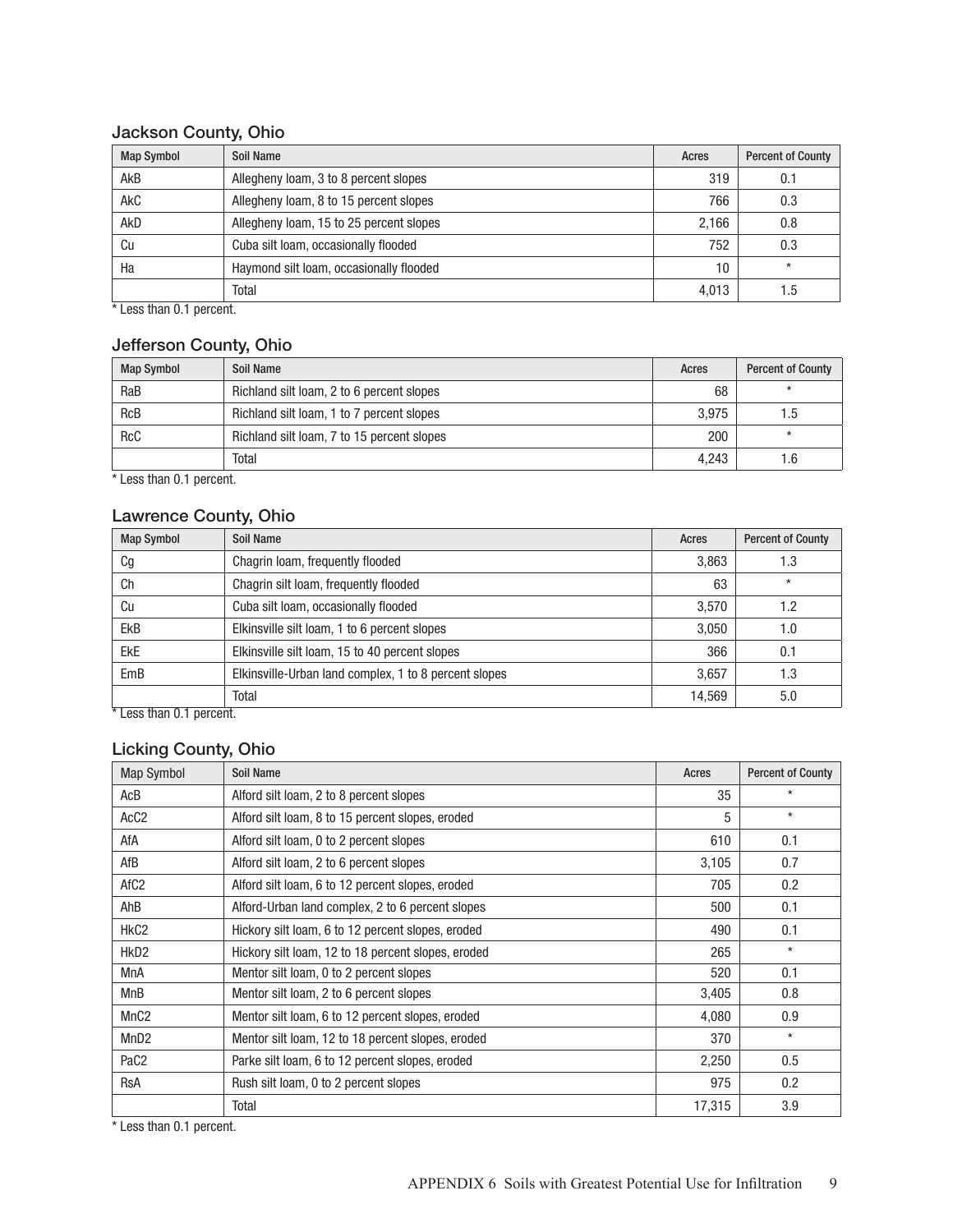#### Logan County, Ohio

| <b>Map Symbol</b> | Soil Name         | Acres       | <b>Percent of County</b> |
|-------------------|-------------------|-------------|--------------------------|
| Gn                | Genesee silt loam | -271<br>، ن | U.J                      |
|                   | Total             | 0.74<br>، ن | υ.υ                      |

#### Lorain County, Ohio

| <b>Map Symbol</b> | Soil Name                                 | Acres | <b>Percent of County</b> |
|-------------------|-------------------------------------------|-------|--------------------------|
| <b>MnB</b>        | Mentor silt loam, 2 to 6 percent slopes   | 434   |                          |
| <b>MnC</b>        | Mentor silt loam, 6 to 12 percent slopes  | 127   |                          |
| <b>MnE</b>        | Mentor silt loam, 12 to 25 percent slopes | 104   |                          |
|                   | Total                                     | 665   |                          |

\* Less than 0.1 percent.

# Lucas County, Ohio

| <b>Map Symbol</b> | Soil Name                                         | Acres | <b>Percent of County</b> |
|-------------------|---------------------------------------------------|-------|--------------------------|
| <b>SmB</b>        | Sisson Ioam, 2 to 6 percent slopes                | 451   | 0.2                      |
| SmC               | Sisson Ioam, 6 to 12 percent slopes               | 614   | 0.3                      |
| SmD               | Sisson Ioam, 12 to 18 percent slopes              | 826   | 0.4                      |
| SnB               | Sisson-Urban land complex, 2 to 12 percent slopes | 1.546 | 0.7                      |
|                   | Total                                             | 3.437 | . .5                     |

#### Madison County, Ohio

| <b>Map Symbol</b> | Soil Name                            | Acres | <b>Percent of County</b> |
|-------------------|--------------------------------------|-------|--------------------------|
| Rs                | Ross silt loam, occasionally flooded | 987   | U.J                      |
|                   | Total                                | 987   | υ.ο                      |

### Mahoning County, Ohio

| <b>Map Symbol</b> | Soil Name                                                     | Acres | <b>Percent of County</b> |
|-------------------|---------------------------------------------------------------|-------|--------------------------|
| WrF <sub>2</sub>  | Wooster loam, 25 to 50 percent slopes, moderately eroded      | 247   |                          |
| WsB               | Wooster silt loam, 2 to 6 percent slopes                      | 2,068 | 0.8                      |
| WsC <sub>2</sub>  | Wooster silt loam, 6 to 12 percent slopes, moderately eroded  | 3.837 | 1.4                      |
| WsD2              | Wooster silt loam, 12 to 18 percent slopes, moderately eroded | 571   | 0.2                      |
| WsE <sub>2</sub>  | Wooster silt loam, 18 to 25 percent slopes, moderately eroded | 88    | $\star$                  |
|                   | Total                                                         | 6,811 | 2.5                      |

\* Less than 0.1 percent.

# Marion County, Ohio

| <b>Map Symbol</b> | Soil Name                                                       | Acres | <b>Percent of County</b> |
|-------------------|-----------------------------------------------------------------|-------|--------------------------|
| MaA               | Martinsville Ioam, 0 to 2 percent slopes                        | 880   | 0.3                      |
| MaB               | Martinsville Ioam, 2 to 6 percent slopes                        | 477   | 0.2                      |
| No                | Nolin silt loam, occasionally flooded                           | 3.773 | 1.5                      |
| R <sub>0</sub>    | Rossburg silt loam, 0 to 2 percent slopes, occasionally flooded |       | $\star$                  |
|                   | Total                                                           | 5,134 | 2.0                      |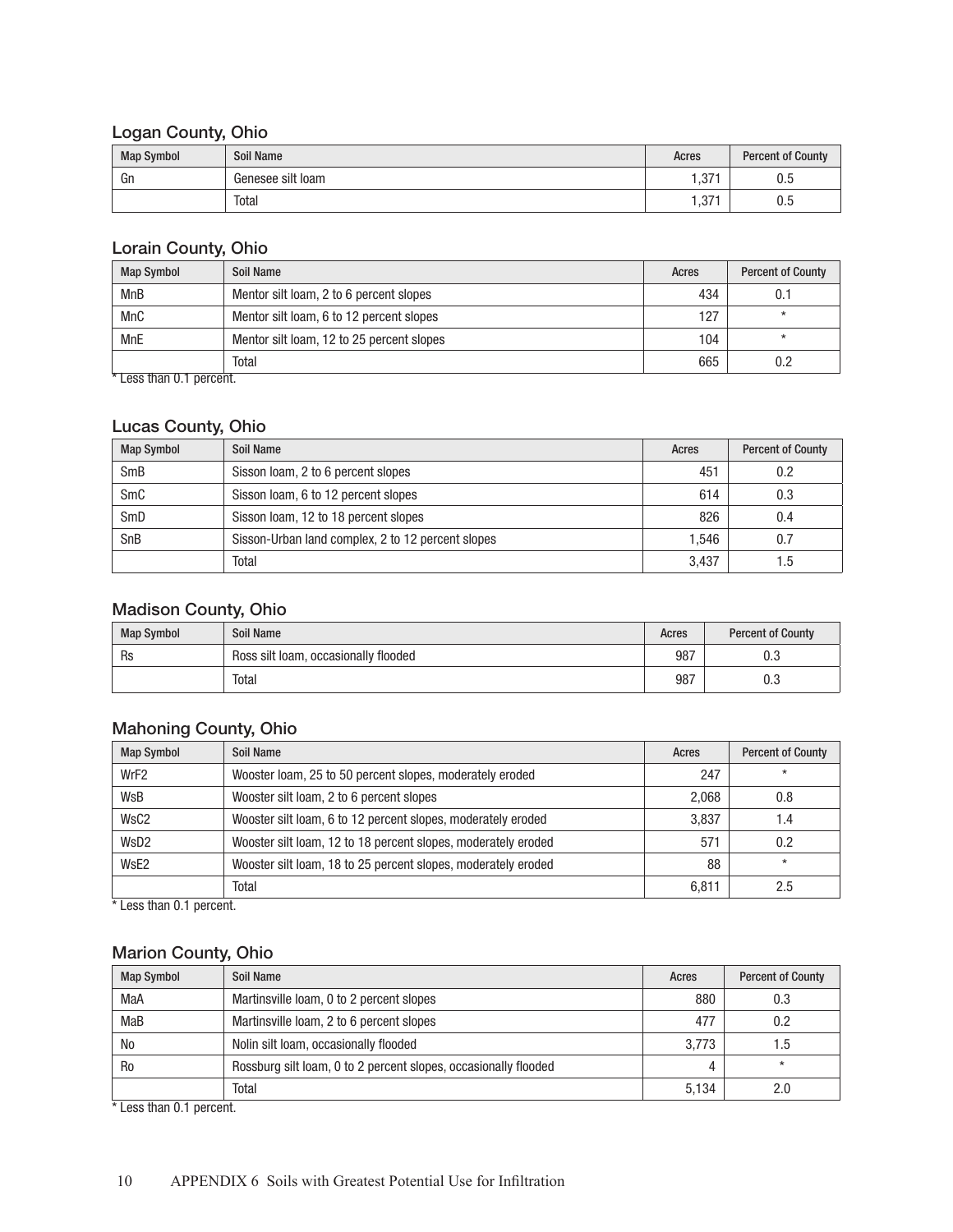# Medina County, Ohio

| <b>Map Symbol</b> | Soil Name                                                   | Acres | <b>Percent of County</b> |
|-------------------|-------------------------------------------------------------|-------|--------------------------|
| Cr                | Chagrin silt loam, occasionally flooded                     | 59    |                          |
| MoB               | Mentor silt loam, 2 to 6 percent slopes                     | 4     | $\star$                  |
| <b>WvB</b>        | Wooster-Riddles silt loams, 2 to 6 percent slopes           | 49    | $\star$                  |
| WvC <sub>2</sub>  | Wooster-Riddles silt loams, 6 to 12 percent slopes, eroded  | 188   | $\star$                  |
| WvD <sub>2</sub>  | Wooster-Riddles silt loams, 12 to 18 percent slopes, eroded | 11    | $\star$                  |
|                   | Total                                                       | 311   | $0$ .                    |

\* Less than 0.1 percent.

# Meigs County, Ohio

| <b>Map Symbol</b> | Soil Name                                    | Acres  | <b>Percent of County</b> |
|-------------------|----------------------------------------------|--------|--------------------------|
| Сg                | Chagrin silt loam, frequently flooded        | 10,689 | 3.9                      |
| <b>DuC</b>        | Duncannon silt loam, 6 to 12 percent slopes  | 227    | $\star$                  |
| EkA               | Elkinsville silt loam, 0 to 2 percent slopes | 261    | $\star$                  |
| GaC               | Gallia loam, 6 to 12 percent slopes          | 802    | 0.3                      |
| GaD               | Gallia loam, 12 to 18 percent slopes         | 255    | $\star$                  |
| Mo                | Moshannon silt loam, frequently flooded      | 1,264  | 0.5                      |
| <b>RcB</b>        | Richland silt loam, 2 to 6 percent slopes    | 1,071  | 0.4                      |
| RdD               | Richland Ioam, 15 to 25 percent slopes       | 3      | $\star$                  |
| RdE               | Richland Ioam, 25 to 40 percent slopes       |        | $\star$                  |
|                   | Total                                        | 14,573 | 5.3                      |

Less than 0.1 percent.

### Mercer County, Ohio

| <b>Map Symbol</b> | <b>Soil Name</b>  | Acres | <b>Percent of County</b> |
|-------------------|-------------------|-------|--------------------------|
| Gn                | Genesee silt loam | 1,816 | 0.6                      |
|                   | Total             | 1,816 | 0.6                      |

#### Miami County, Ohio

| <b>Map Symbol</b> | <b>Soil Name</b> | Acres | <b>Percent of County</b> |
|-------------------|------------------|-------|--------------------------|
| Rs                | Ross silt loam   | 2,876 | .                        |
|                   | Total            | 2,876 |                          |

### Monroe County, Ohio

| <b>Map Symbol</b> | Soil Name                                    | Acres | <b>Percent of County</b> |
|-------------------|----------------------------------------------|-------|--------------------------|
| AID               | Allegheny silt loam, 12 to 18 percent slopes |       | $\star$                  |
| AsA               | Ashton silt loam, 0 to 3 percent slopes      | 192   | $\ast$                   |
| Cg                | Chagrin silt loam                            | 5.942 | 2.0                      |
| Hu                | Huntington silt loam                         | 737   | 0.3                      |
|                   | Total                                        | 6,872 | 2.3                      |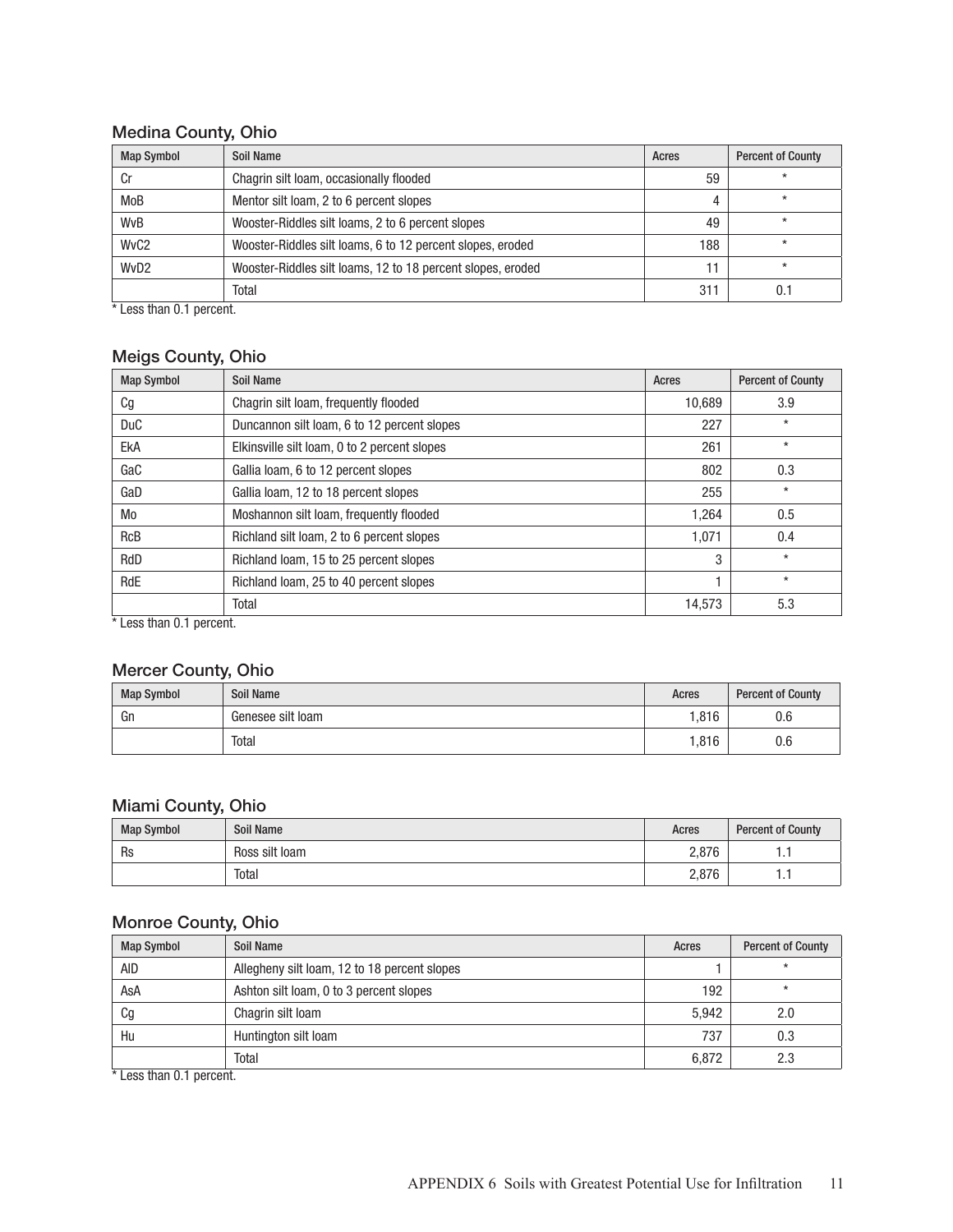# Montgomery County, Ohio

| <b>Map Symbol</b> | <b>Soil Name</b>        | Acres  | <b>Percent of County</b> |
|-------------------|-------------------------|--------|--------------------------|
| Rs                | Ross silt loam          | 10.731 | 3.6                      |
| Rt                | Ross-Urban land complex | 3.786  | 1.3                      |
|                   | Total                   | 14.517 | 4.9                      |

#### Morgan County, Ohio

| <b>Map Symbol</b> | Soil Name                                          | Acres | <b>Percent of County</b> |
|-------------------|----------------------------------------------------|-------|--------------------------|
| Ca                | Chagrin silt loam, frequently flooded              | 327   |                          |
| <b>RvE</b>        | Richland-Vandalia complex, 20 to 35 percent slopes | 53    |                          |
|                   | Total                                              | 380   |                          |

\* Less than 0.1 percent.

#### Morrow County, Ohio

| <b>Map Symbol</b>    | Soil Name                          | Acres | <b>Percent of County</b> |
|----------------------|------------------------------------|-------|--------------------------|
| 0 <sub>b</sub> A     | Ockley loam, 0 to 2 percent slopes |       |                          |
| 0 <sub>b</sub> B     | Ockley loam, 2 to 6 percent slopes | 69    |                          |
| $+1$ 11. $A + 1$ . 1 | Total                              | 72    | 0.0                      |

Less than 0.1 percent.

#### Muskingum County, Ohio

| <b>Map Symbol</b> | Soil Name                                        | Acres  | <b>Percent of County</b> |
|-------------------|--------------------------------------------------|--------|--------------------------|
| AfB               | Alford silt loam, 2 to 8 percent slopes          | 5,395  | 1.3                      |
| AfC <sub>2</sub>  | Alford silt loam, 8 to 15 percent slopes, eroded | 5.545  | 1.3                      |
| Cb                | Chagrin Ioam, rarely flooded                     | 2.277  | 0.5                      |
| LcD               | Lakin-Alford complex, 15 to 25 percent slopes    | 541    | 0.1                      |
| N <sub>0</sub>    | Nolin silt loam, occasionally flooded            | 4.638  | 1.1                      |
| UtA               | Urban land-Nolin complex, rarely flooded         | 593    | 0.1                      |
|                   | Total                                            | 18.989 | 4.4                      |

#### Noble County, Ohio

| <b>Map Symbol</b> | Soil Name                                       | Acres | <b>Percent of County</b> |
|-------------------|-------------------------------------------------|-------|--------------------------|
| AID               | Allegheny silt loam, 12 to 18 percent slopes    |       |                          |
| Сh                | Chagrin silt loam, occasionally flooded         | 1.990 | 0.8                      |
| <b>RcD</b>        | Richland channery loam, 15 to 25 percent slopes | 16    | $\star$                  |
|                   | Total                                           | 2.015 | 0.8                      |

\* Less than 0.1 percent.

# Ottawa County, Ohio

| <b>Map Symbol</b> | <b>Soil Name</b>                      | Acres | <b>Percent of County</b> |
|-------------------|---------------------------------------|-------|--------------------------|
| Gn                | Genesee silt loam, frequently flooded | 1.041 | 0.6                      |
|                   | Total                                 | 1.041 | 0.6                      |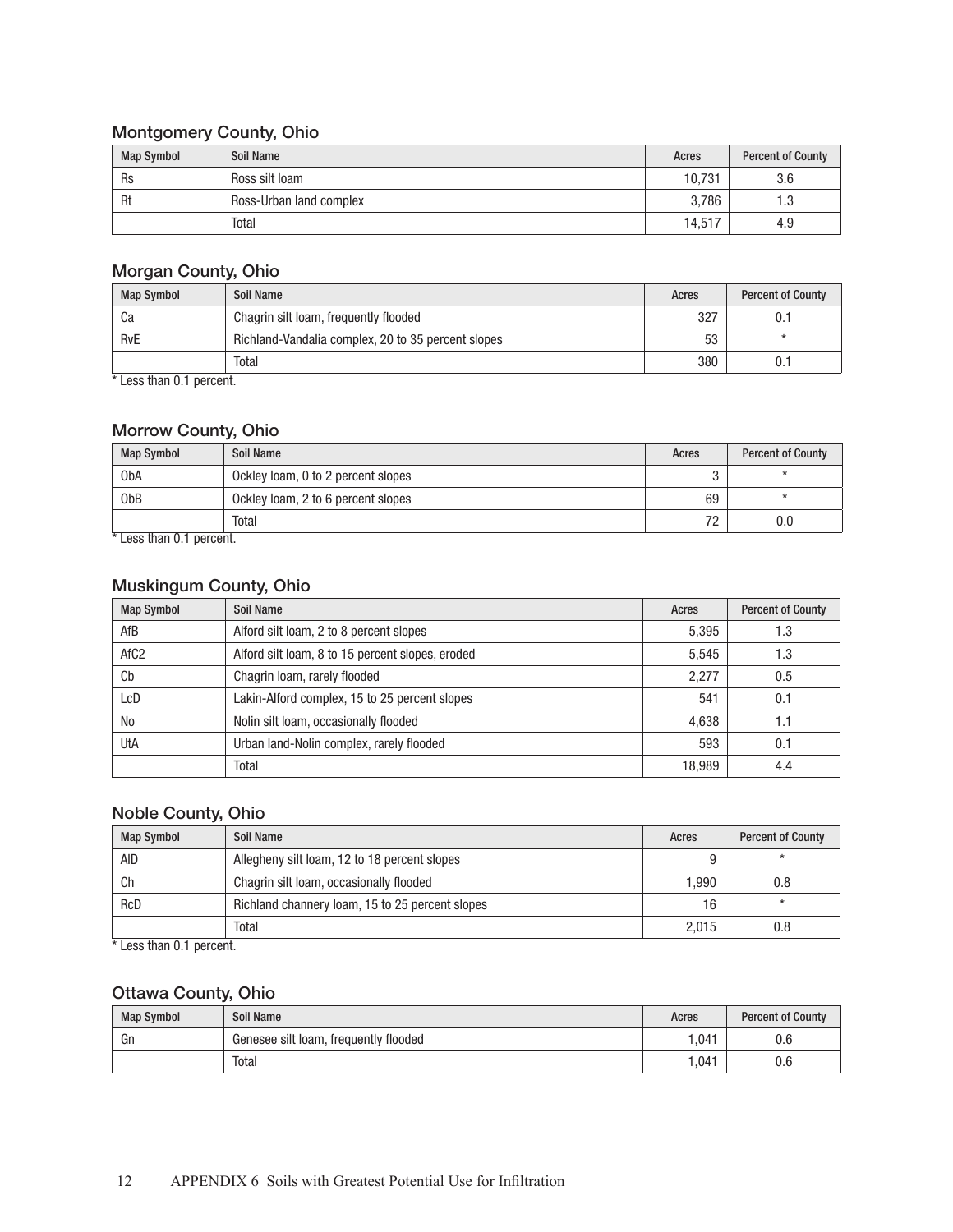# Perry County, Ohio

| <b>Map Symbol</b> | Soil Name                                                     | Acres  | <b>Percent of County</b> |
|-------------------|---------------------------------------------------------------|--------|--------------------------|
| AfB               | Alford silt loam, 1 to 8 percent slopes                       | 6,773  | 2.6                      |
| AfC               | Alford silt loam, 8 to 15 percent slopes                      | 1,862  | 0.7                      |
| AfC <sub>2</sub>  | Alford silt loam, 8 to 15 percent slopes, eroded              | 107    | $\star$                  |
| AfD               | Alford silt loam, 15 to 25 percent slopes                     | 282    | 0.1                      |
| AgB               | Alford silt loam, 2 to 8 percent slopes                       | 3      | $^\star$                 |
| MeB               | Mentor silt loam, gravelly substratum, 1 to 8 percent slopes  | 836    | 0.3                      |
| MeC               | Mentor silt loam, gravelly substratum, 8 to 15 percent slopes | 1,137  | 0.4                      |
| No                | Nolin silt loam, occasionally flooded                         | 3,510  | 1.3                      |
| <b>SfD</b>        | Shelocta-Cruze complex, 15 to 25 percent slopes               | 1      | $\star$                  |
| SfE               | Shelocta-Cruze complex, 25 to 40 percent slopes               | 26     | $\star$                  |
|                   | Total                                                         | 14,537 | 5.5                      |

\* Less than 0.1 percent.

#### Pickaway County, Ohio

| <b>Map Symbol</b> | Soil Name                                    | Acres  | <b>Percent of County</b> |
|-------------------|----------------------------------------------|--------|--------------------------|
| Gn                | Genesee silt loam, occasionally flooded      | 9,332  | 2.9                      |
| Gs                | Gessie silt loam, occasionally flooded       | 47     | $\star$                  |
| Rt                | Ross silt loam, overwash, frequently flooded | 801    | 0.2                      |
| WeA               | Wea silt loam, 0 to 2 percent slopes         | 1.965  | 0.6                      |
| WeB               | Wea silt loam, 2 to 6 percent slopes         | 476    | 0.1                      |
|                   | Total                                        | 12.621 | 3.9                      |

\* Less than 0.1 percent.

### Pike County, Ohio

| <b>Map Symbol</b> | Soil Name                                         | Acres  | <b>Percent of County</b> |
|-------------------|---------------------------------------------------|--------|--------------------------|
| En                | Elkinsville silt loam, rarely flooded             | 2,182  | 0.8                      |
| Ge                | Genesee silt loam, occasionally flooded           | 6,699  | 2.4                      |
| Gf                | Gessie silt loam, occasionally flooded            | 72     | $\star$                  |
| Ha                | Haymond silt loam, occasionally flooded           | 2,705  | 1.0                      |
| Hu                | Huntington silt loam, occasionally flooded        | 3,637  | 1.3                      |
| Mh                | Martinsville Ioam, rarely flooded                 | 727    | 0.3                      |
| Mt                | Mentor silt loam, rarely flooded                  | 117    | $\star$                  |
| PaA               | Parke silt loam, 0 to 3 percent slopes            | 639    | 0.2                      |
| PaB               | Parke silt loam, 3 to 8 percent slopes            | 212    | $\star$                  |
| SuB               | Spargus channery silt loam, 2 to 6 percent slopes | 7      | $\star$                  |
|                   | Total                                             | 16,997 | 6.0                      |

\* Less than 0.1 percent.

# Portage County, Ohio

| <b>Map Symbol</b> | Soil Name  | Acres | <b>Percent of County</b> |
|-------------------|------------|-------|--------------------------|
| ∼                 | Tioga Ioam | 055   | U.J                      |
|                   | Total      | ,055  | υ.υ                      |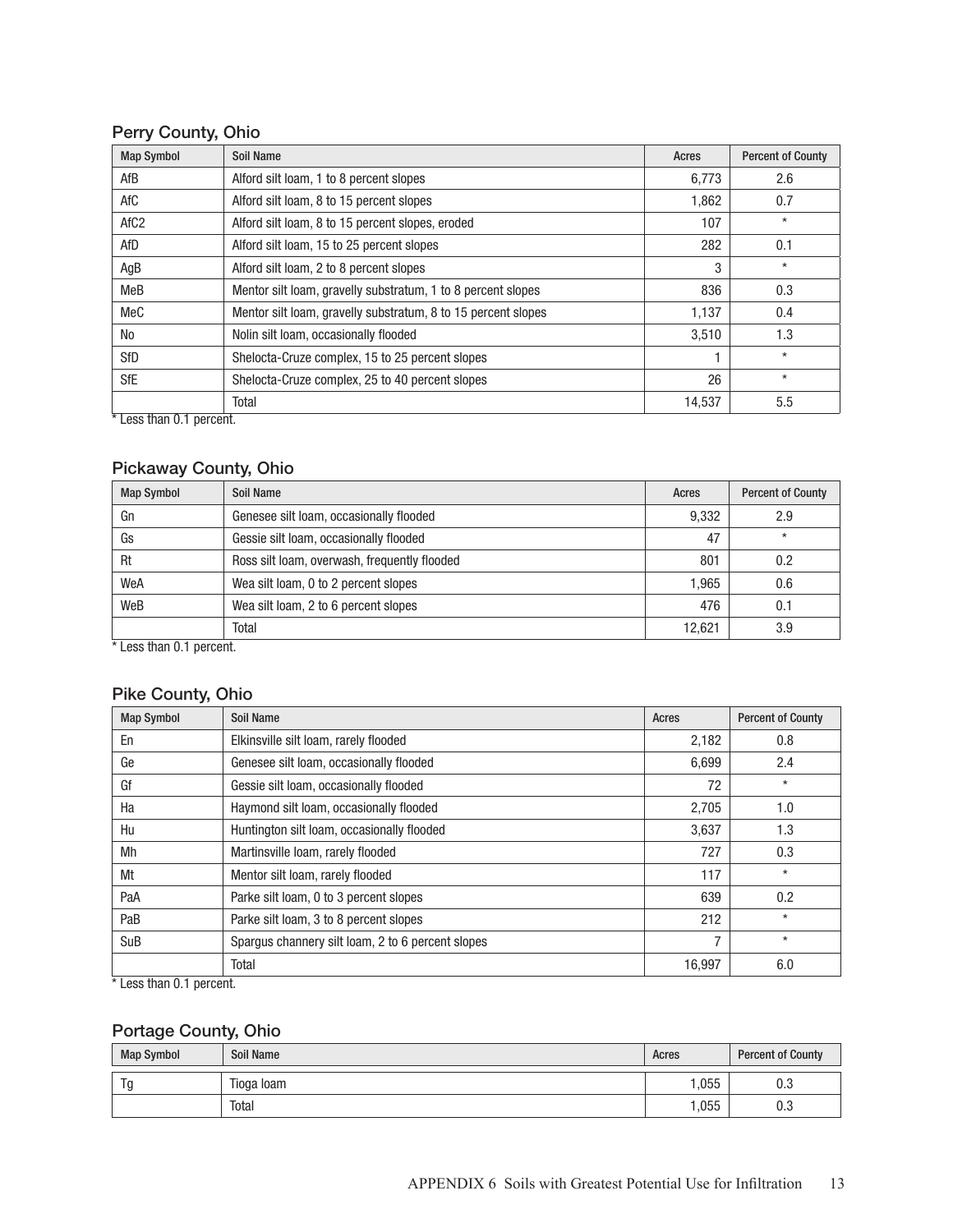# Preble County, Ohio

| <b>Map Symbol</b> | Soil Name                                | Acres | <b>Percent of County</b> |
|-------------------|------------------------------------------|-------|--------------------------|
| <b>RuB</b>        | Russell silt loam, 2 to 6 percent slopes | 2,857 | 1.0                      |
|                   | Total                                    | 2,857 | 1.U                      |

#### Putnam County, Ohio

| <b>Map Symbol</b> | Soil Name                                | Acres           | <b>Percent of County</b> |
|-------------------|------------------------------------------|-----------------|--------------------------|
| Gn                | Genesee silt loam                        | 1.807           | 0.6                      |
| Kw                | Knoxdale silt loam, occasionally flooded | 10 <sup>1</sup> |                          |
| Rw                | Rossburg silt loam, occasionally flooded | 33              |                          |
|                   | Total                                    | 1,850           | 0.6                      |

\* Less than 0.1 percent.

#### Richland County, Ohio

| <b>Map Symbol</b> | Soil Name                                               | Acres | <b>Percent of County</b> |
|-------------------|---------------------------------------------------------|-------|--------------------------|
| MeB               | Mentor silt loam, 2 to 6 percent slopes                 | 267   | ×                        |
| MeC               | Mentor silt loam, 6 to 12 percent slopes                | 198   | $\star$                  |
| WeD               | Westmoreland silt loam, 12 to 18 percent slopes         | 102   | ×                        |
| WmD               | Wheeling and Mentor silt loams, 12 to 18 percent slopes | 301   | ×                        |
|                   | Total                                                   | 868   | 0.3                      |

\* Less than 0.1 percent

# Ross County, Ohio

| <b>Map Symbol</b> | <b>Soil Name</b>                                             | Acres  | <b>Percent of County</b> |
|-------------------|--------------------------------------------------------------|--------|--------------------------|
| Ge                | Gessie silt loam, occasionally flooded                       | 17,914 | 4.0                      |
| Gf                | Gessie silt loam, frequently flooded                         | 5,601  | 1.3                      |
| Hd                | Haymond silt loam, occasionally flooded                      | 2,911  | 0.7                      |
| HkD <sub>2</sub>  | Hickory silt loam, 12 to 20 percent slopes, eroded           | 131    | $\star$                  |
| HkE2              | Hickory silt loam, 20 to 35 percent slopes, eroded           | 329    | $\star$                  |
| Ht                | Huntington silt loam, occasionally flooded                   | 245    | $\star$                  |
| <b>McA</b>        | Martinsville Ioam, rarely flooded                            | 166    | $\star$                  |
| MeC <sub>2</sub>  | Mentor silt loam, 6 to 12 percent slopes, eroded             | 702    | 0.2                      |
| MeD <sub>2</sub>  | Mentor silt loam, 12 to 20 percent slopes, eroded            | 512    | 0.1                      |
| <b>MfA</b>        | Mentor silt loam, rarely flooded                             | 561    | 0.1                      |
| MgA               | Mentor silt loam, gravelly substratum, 0 to 2 percent slopes | 2,914  | 0.7                      |
| MgB               | Mentor silt loam, gravelly substratum, 2 to 6 percent slopes | 657    | 0.1                      |
| PkA               | Pike silt loam, 0 to 2 percent slopes                        | 1,873  | 0.4                      |
| <b>PkB</b>        | Pike silt loam, 2 to 6 percent slopes                        | 1,355  | 0.3                      |
| SuB               | Spargus channery silt loam, 2 to 6 percent slopes            | 1,259  | 0.3                      |
|                   | Total                                                        | 37,130 | 8.4                      |

\* Less than 0.1 percent.

# Sandusky County, Ohio

| <b>Map Symbol</b> | Soil Name                                 | Acres    | <b>Percent of County</b> |
|-------------------|-------------------------------------------|----------|--------------------------|
| <b>MeB</b>        | Mentor silt loam, 1 to 4 percent slopes   | .27<br>. | 0.5                      |
| MeF               | Mentor silt loam, 25 to 50 percent slopes | 756      |                          |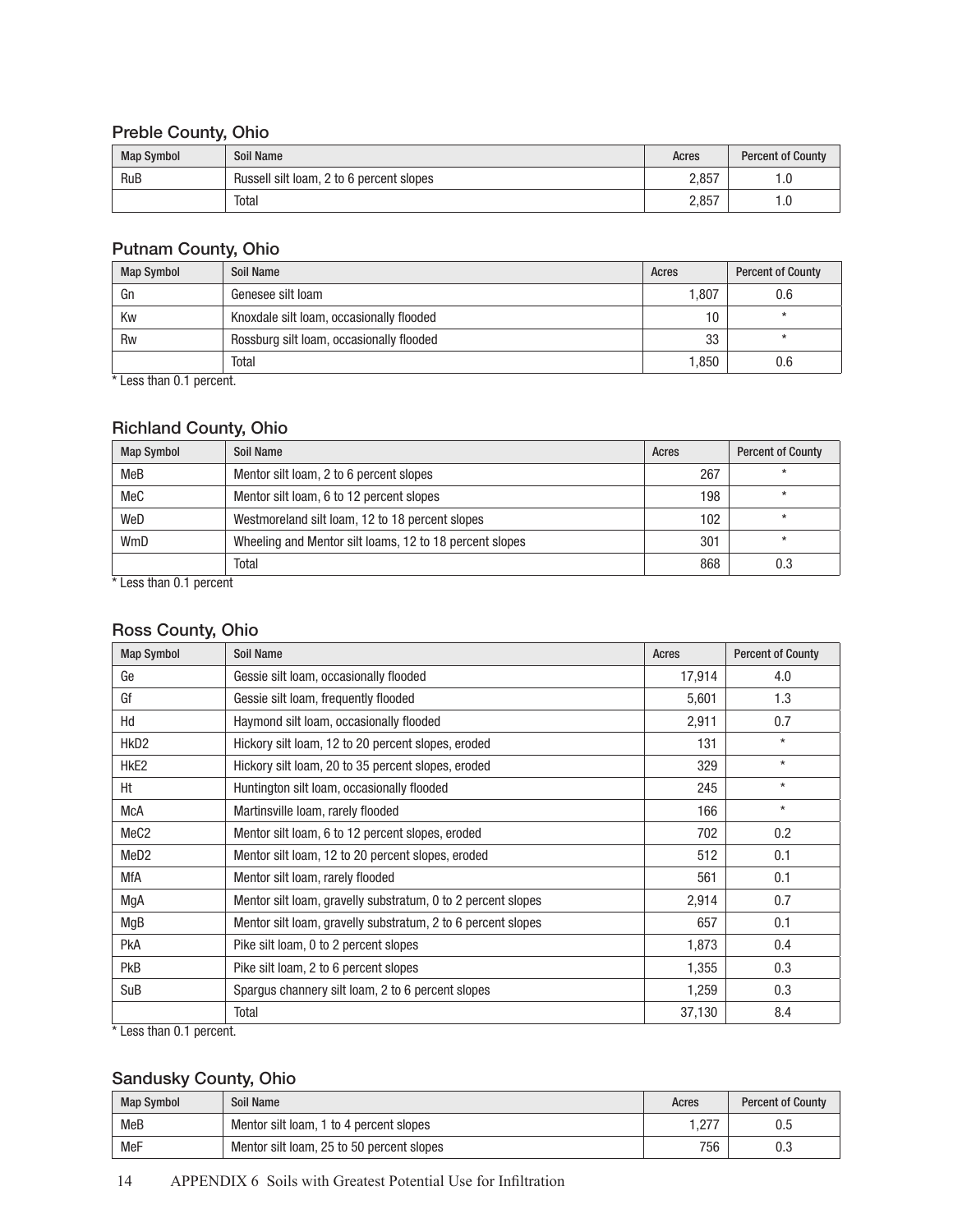| __<br>Total | 000<br>. | v.v |
|-------------|----------|-----|

#### Scioto County, Ohio

| <b>Map Symbol</b> | <b>Soil Name</b>                                      | Acres  | <b>Percent of County</b> |
|-------------------|-------------------------------------------------------|--------|--------------------------|
| AfD               | Alford silt loam, 10 to 25 percent slopes             | 660    | 0.2                      |
| Cu                | Cuba silt loam, occasionally flooded                  | 1,280  | 0.3                      |
| <b>EhB</b>        | Elkinsville silt loam, 1 to 6 percent slopes          | 12     | $\star$                  |
| EkB               | Elkinsville silt loam, 1 to 8 percent slopes          | 2,768  | 0.7                      |
| <b>EkE</b>        | Elkinsville silt loam, 25 to 40 percent slopes        | 1,679  | 0.4                      |
| EmB               | Elkinsville-Urban land complex, 1 to 8 percent slopes | 1,541  | 0.4                      |
| Ge                | Genesee silt loam, occasionally flooded               | 2,365  | 0.6                      |
| Ha                | Haymond silt loam, occasionally flooded               | 3,054  | 0.8                      |
| Hu                | Huntington silt loam, occasionally flooded            | 522    | 0.1                      |
| No                | Nolin silt loam, occasionally flooded                 | 12,086 | 3.1                      |
| SbB               | Shelocta silt loam, 3 to 8 percent slopes             | 10,880 | 2.8                      |
| SbC               | Shelocta silt loam, 8 to 15 percent slopes            | 2,119  | 0.5                      |
| SbD               | Shelocta silt loam, 15 to 25 percent slopes           | 3,584  | 0.9                      |
| WmB               | Wheeling silt loam, 1 to 8 percent slopes             | 1,450  | 0.4                      |
|                   | Total                                                 | 44,000 | 11.2                     |

\* Less than 0.1 percent.

# Seneca County, Ohio

| <b>Map Symbol</b> | Soil Name                               | Acres | <b>Percent of County</b> |
|-------------------|-----------------------------------------|-------|--------------------------|
| Сh                | Chagrin silt loam, occasionally flooded | 5.427 | . .ხ                     |
| Ge                | Genesee silt loam, occasionally flooded | 157   | $\star$                  |
| Ru                | Ross silt loam, occasionally flooded    | 1.170 | 0.3                      |
|                   | Total                                   | 6.754 | ∣.9                      |

\* Less than 0.1 percent.

# Shelby County, Ohio

| <b>Map Symbol</b> | Soil Name                               | Acres | <b>Percent of County</b> |
|-------------------|-----------------------------------------|-------|--------------------------|
| Ge                | Genesee silt loam, occasionally flooded | .108  | ∪.−                      |
|                   | Total                                   | ,108  | ∪.¬                      |

#### Stark County, Ohio

| <b>Map Symbol</b> | Soil Name                                 | Acres | <b>Percent of County</b> |
|-------------------|-------------------------------------------|-------|--------------------------|
| MeA               | Mentor silt loam, 0 to 2 percent slopes   | 270   | $\star$                  |
| MeB               | Mentor silt loam, 2 to 6 percent slopes   | 447   | 0.1                      |
| MeC               | Mentor silt loam, 6 to 12 percent slopes  | 237   | $\star$                  |
| MeD               | Mentor silt loam, 12 to 18 percent slopes | 176   | $\star$                  |
| RuA               | Rush silt loam, 0 to 3 percent slopes     | ---   | $\star$                  |
| WuB               | Wooster silt loam, 2 to 6 percent slopes  | 6.487 |                          |
| WuC               | Wooster silt loam, 6 to 12 percent slopes | 3.816 |                          |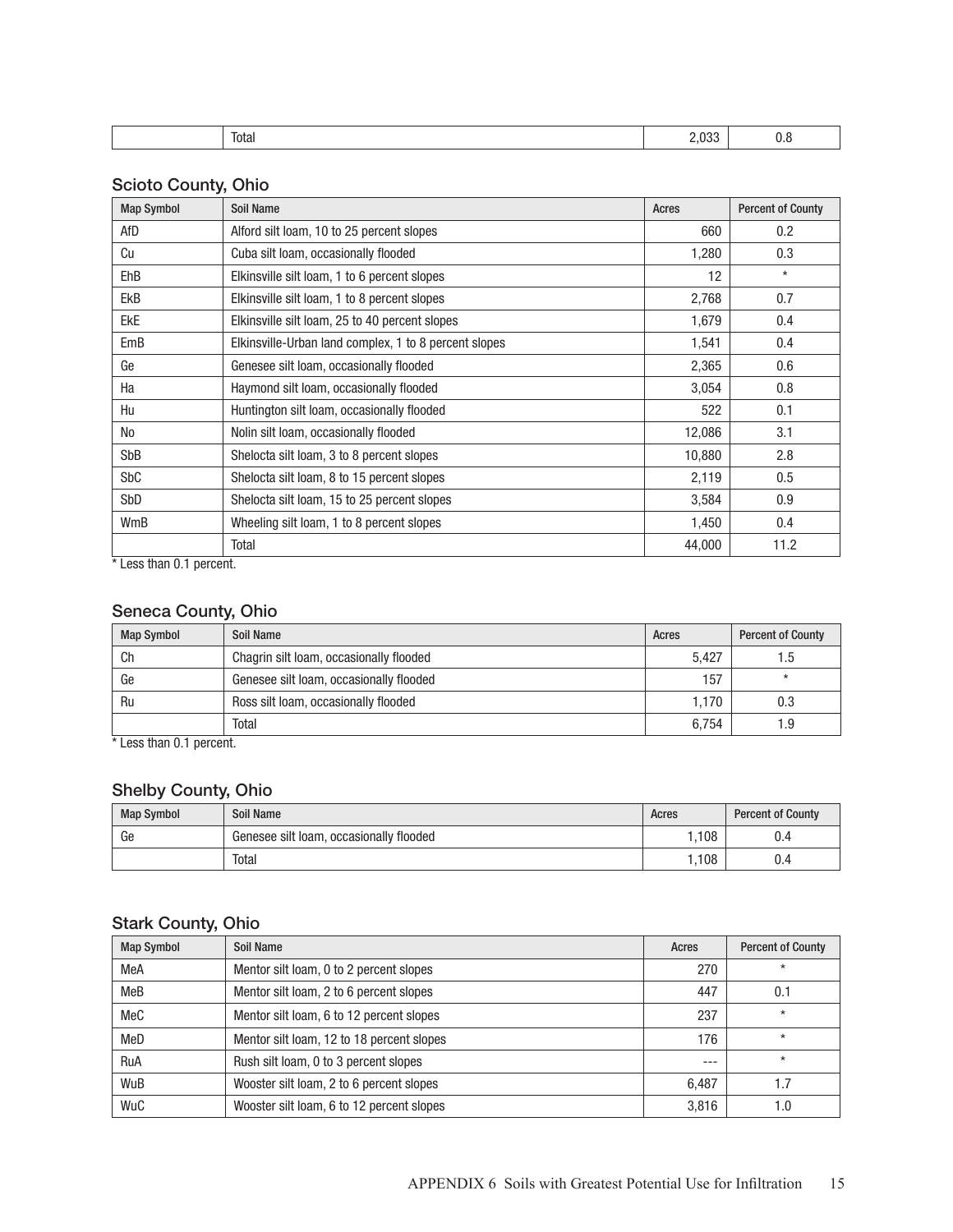| WuC <sub>2</sub> | Wooster silt loam, 6 to 12 percent slopes, moderately eroded  | 10,791 | 2.9     |
|------------------|---------------------------------------------------------------|--------|---------|
| WuD <sub>2</sub> | Wooster silt loam, 12 to 18 percent slopes, moderately eroded | 6,137  | 1.7     |
| WuE2             | Wooster silt loam, 18 to 25 percent slopes, moderately eroded | 1,538  | 0.4     |
| WuF <sub>2</sub> | Wooster silt loam, 25 to 50 percent slopes, moderately eroded | 143    | $\star$ |
| WvD              | Wooster-Urban land complex, steep                             | 305    | $\star$ |
| WxB              | Wooster-Riddles silt loams, 2 to 6 percent slopes             | ---    | $\star$ |
| <b>WxC</b>       | Wooster-Riddles silt loams, 6 to 12 percent slopes            | ---    | $\star$ |
| WxC <sub>2</sub> | Wooster-Riddles silt loams, 6 to 12 percent slopes, eroded    | ---    | $\star$ |
| WxD <sub>2</sub> | Wooster-Riddles silt loams, 12 to 18 percent slopes, eroded   | ---    | $\star$ |
|                  | Total                                                         | 30,347 | 8.2     |

\* Less than 0.1 percent.

# Summit County, Ohio

| <b>Map Symbol</b> | Soil Name                                                         | Acres | <b>Percent of County</b> |
|-------------------|-------------------------------------------------------------------|-------|--------------------------|
| CwC <sub>2</sub>  | Chili-Wooster complex 6 to 12 percent slopes, moderately eroded   | 449   | 0.2                      |
| CwD <sub>2</sub>  | Chili-Wooster complex, 12 to 18 percent slopes, moderately eroded | 275   | 0.1                      |
| Cw <sub>E2</sub>  | Chili-Wooster complex, 18 to 25 percent slopes, moderately eroded | 232   | $\star$                  |
| WwD               | Wooster-Urban land complex, hilly                                 | 300   | 0.1                      |
| WyC <sub>2</sub>  | Wooster-Riddles silt loams, 6 to 12 percent slopes, eroded        | 4     | $\star$                  |
|                   | Total                                                             | 1.260 | 0.5                      |

\* Less than 0.1 percent.

#### Tuscarawas County, Ohio

| <b>Map Symbol</b> | Soil Name                                    | Acres | <b>Percent of County</b> |
|-------------------|----------------------------------------------|-------|--------------------------|
| Eka               | Elkinsville silt loam, 0 to 3 percent slopes | 600   | 0.2                      |
| <b>MeB</b>        | Mentor silt loam, 2 to 6 percent slopes      |       |                          |
| RuA               | Rush silt loam, 0 to 3 percent slopes        | 3,322 | 0.9                      |
| $-$<br>$\cdots$   | Total                                        | 3.924 | .                        |

\* Less than 0.1 percent.

#### Union County, Ohio

| <b>Map Symbol</b>               | Soil Name                                                       | Acres | <b>Percent of County</b> |
|---------------------------------|-----------------------------------------------------------------|-------|--------------------------|
| Gr                              | Genesee silt loam                                               | 3.006 |                          |
| No                              | Nolin silt loam, 0 to 2 percent slopes, occasionally flooded    | 35    |                          |
| RpA                             | Rossburg silt loam, 0 to 2 percent slopes, occasionally flooded |       |                          |
| <b>ALC: NO</b><br>$\sim$ $\sim$ | Total                                                           | 3.043 |                          |

\* Less than 0.1 percent.

# Vinton County, Ohio

| <b>Map Symbol</b> | Soil Name                                                    | Acres | <b>Percent of County</b> |
|-------------------|--------------------------------------------------------------|-------|--------------------------|
| Cg                | Chagrin silt loam, 0 to 2 percent slopes, frequently flooded | 4.434 |                          |
| <b>RcD</b>        | Richland Ioam, 15 to 25 percent slopes                       | 29    |                          |
| <b>RcE</b>        | Richland Ioam, 25 to 40 percent slopes                       | 48    |                          |
|                   | Total                                                        | 4.511 |                          |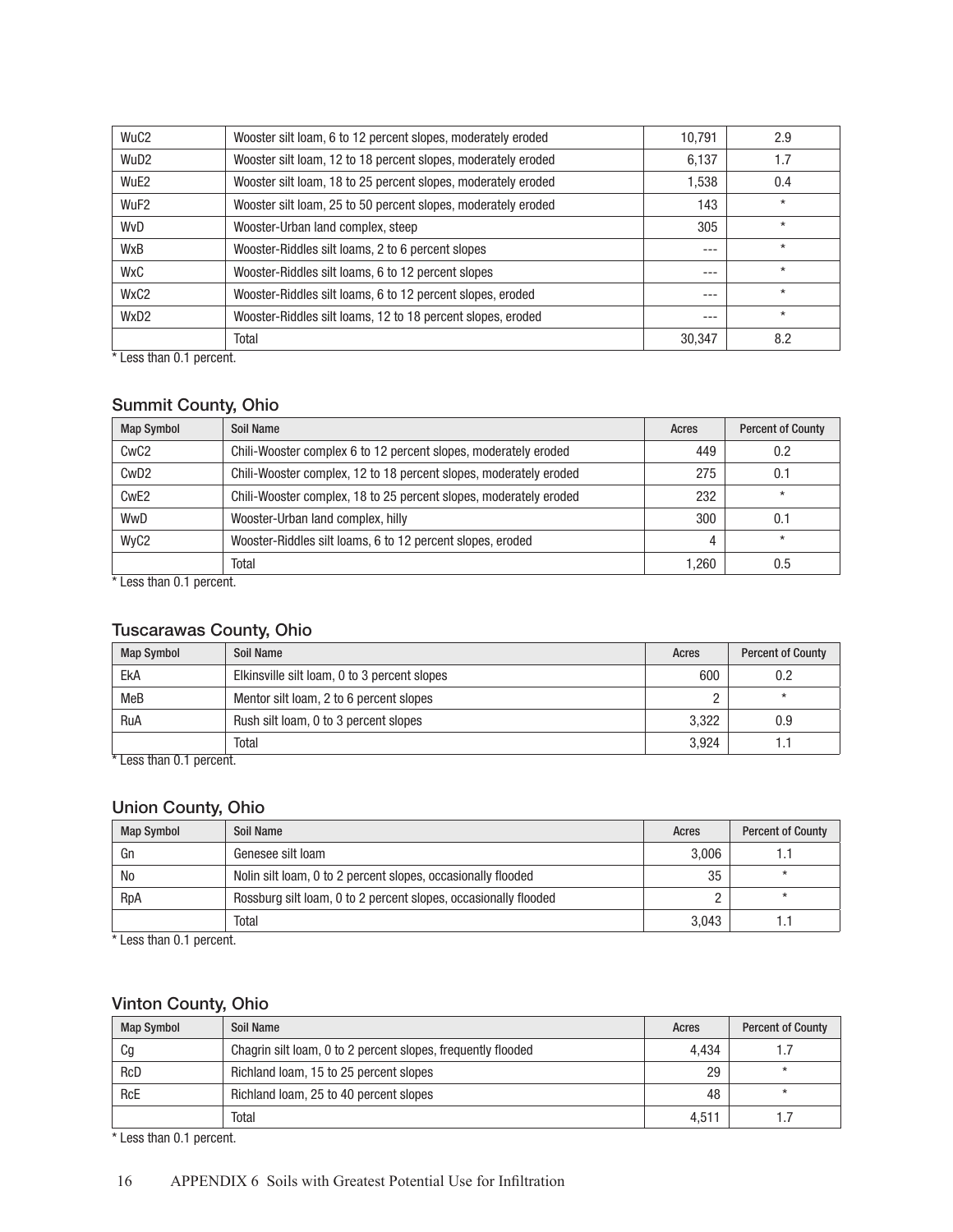#### Warren County, Ohio

| <b>Map Symbol</b> | <b>Soil Name</b>                                                        | Acres  | <b>Percent of County</b> |
|-------------------|-------------------------------------------------------------------------|--------|--------------------------|
| CqC <sub>2</sub>  | Crouse-Miamian silt loams, 6 to 12 percent slopes, eroded               | 94     | $\star$                  |
| CrB               | Crider silt loam, 2 to 6 percent slopes                                 | 333    | 0.1                      |
| Gd                | Genesee fine sandy loam                                                 | 4,515  | 1.7                      |
| Gn                | Genesee loam                                                            | 4,612  | 1.8                      |
| HiD <sub>2</sub>  | Hickory silt loam, 12 to 18 percent slopes, eroded                      | 220    | $\star$                  |
| HiE2              | Hickory silt loam, 18 to 25 percent slopes, eroded                      | 7      | $\star$                  |
| HiF <sub>2</sub>  | Hickory silt loam, 25 to 35 percent slopes, eroded                      | 279    | 0.1                      |
| HmE               | Hennepin-Miamian silt loams, 18 to 25 percent slopes                    | 240    | $\star$                  |
| HmE <sub>2</sub>  | Hennepin-Miamian silt loams, 18 to 25 percent slopes, moderately eroded | 1,654  | 0.6                      |
| HnD <sub>3</sub>  | Hennepin-Miamian complex, 12 to 18 percent slopes, severely eroded      | 399    | 0.2                      |
| HuE2              | Hickory-Morrisville silt loams, 18 to 25 percent slopes, eroded         | 27     | $\star$                  |
| PaB               | Parke silt loam, 2 to 6 percent slopes                                  | 224    | $\star$                  |
| PaD <sub>2</sub>  | Parke silt loam, 6 to 18 percent slopes, moderately eroded              | 183    | $\star$                  |
| <b>Rn</b>         | Ross Ioam                                                               | 3,598  | 1.4                      |
| <b>WIA</b>        | Williamsburg silt loam, 0 to 2 percent slopes                           | 156    | $\star$                  |
| <b>WIB</b>        | Williamsburg silt loam, 2 to 6 percent slopes                           | 529    | 0.2                      |
| WIC2              | Williamsburg silt loam, 6 to 12 percent slopes, moderately eroded       | 166    | $\star$                  |
|                   | Total                                                                   | 17,236 | 6.6                      |

\* Less than 0.1 percent.

### Washington County, Ohio

| <b>Map Symbol</b> | <b>Soil Name</b>                                 | Acres  | <b>Percent of County</b> |
|-------------------|--------------------------------------------------|--------|--------------------------|
| AIB               | Allegheny silt loam, 2 to 6 percent slopes       | 536    | 0.1                      |
| <b>AIC</b>        | Allegheny silt loam, 6 to 12 percent slopes      | 1,801  | 0.4                      |
| <b>AID</b>        | Allegheny silt loam, 12 to 18 percent slopes     | 1,479  | 0.4                      |
| AIG               | Allegheny silt loam, 18 to 50 percent slopes     | 497    | 0.1                      |
| AsA               | Ashton silt loam, 0 to 2 percent slopes          | 631    | 0.2                      |
| AsB               | Ashton silt loam, 2 to 6 percent slopes          | 101    | $\star$                  |
| Cg                | Chagrin silt loam                                | 7,284  | 1.8                      |
| <b>DtB</b>        | Duncannon silt loam, 2 to 6 percent slopes       | 156    | $\star$                  |
| <b>DtC</b>        | Duncannon silt loam, 6 to 12 percent slopes      | 147    | $\star$                  |
| DuD               | Duncannon-Lakin complex, 12 to 18 percent slopes | 205    | $\star$                  |
| <b>DuE</b>        | Duncannon-Lakin complex, 18 to 25 percent slopes | 373    | $\star$                  |
| GaB               | Gallia silt loam, 2 to 6 percent slopes          | 441    | 0.1                      |
| GaC               | Gallia silt loam, 6 to 12 percent slopes         | 1,433  | 0.4                      |
| GaD               | Gallia silt loam, 12 to 18 percent slopes        | 341    | $\star$                  |
| <b>HcA</b>        | Hackers silt loam, 0 to 2 percent slopes         | 948    | 0.2                      |
| HcB               | Hackers silt loam, 2 to 6 percent slopes         | 1,758  | 0.4                      |
| HcC               | Hackers silt loam, 6 to 12 percent slopes        | 198    | $\star$                  |
| Hu                | Huntington silt loam                             | 852    | 0.2                      |
| MeA               | Mentor silt loam, 0 to 2 percent slopes          | 2,182  | 0.5                      |
| MeB               | Mentor silt loam, 2 to 6 percent slopes          | 1,991  | 0.5                      |
| MeC               | Mentor silt loam, 6 to 12 percent slopes         | 611    | 0.1                      |
| Mp                | Moshannon silt loam                              | 6,621  | 1.6                      |
| <b>No</b>         | Nolin silt loam                                  | 2,891  | 0.7                      |
|                   | Total                                            | 33,477 | 8.2                      |